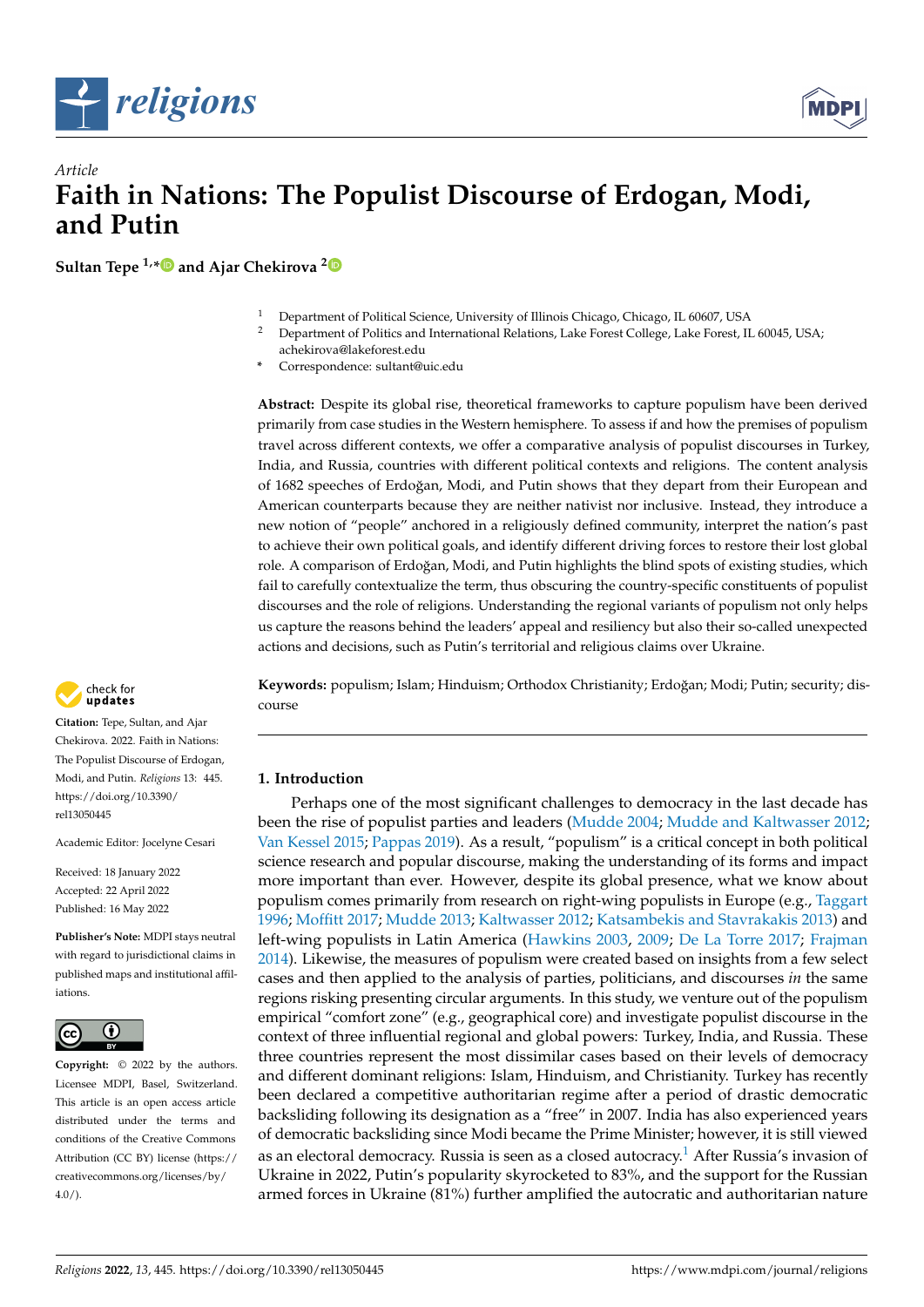<span id="page-1-0"></span>of the regime. Despite the interest in Putin's decision, many continue to discuss whether Putin is a populist or not [\(Lassila](#page-19-8) [2018;](#page-19-8) [Fish](#page-18-3) [2018;](#page-18-3) [Burrett](#page-18-4) [2020\)](#page-18-4), while many emphasize his authoritarianism.<sup>[2](#page-18-5)</sup> Therefore, while Recep Erdoğan, Narendra Modi, and Vladimir Putin are all populist authoritarian leaders, their discourses are rarely studied systematically by using the main measurements of populism from a comparative perspective. Therefore, the case selection adopted here seeks to offer insights from the underrepresented cases and regions in the existing scholarship, specifically in terms of measures of populism and in theorizing its relationship to religion and democracy.

By moving beyond the comfort zone of populism, our comparative analysis tackles several interrelated questions: Are Erdoğan, Modi, and Putin populists if we apply the existing parameters of populist discourse to them? Is their populist appeal distinct from Western and Latin American versions? Is there a variation across their populisms, and what are some of their key similarities and differences? These questions are important empirically and theoretically for several reasons. First, although Erdoğan, Modi, and Putin are often assumed to be populist, their policies are often analyzed from the perspective of authoritarianism. Erdoğan, Modi, and Putin have been in power for quite a while in their respective countries, similar to other populists such as Hungary's Viktor Orban or Poland's Jaroslaw Kaczynski. Yet, they are seldomly analyzed as populist leaders. Therefore, this paper's insights help us understand if and how these leaders' discursive use of tropes differs from populist parties and candidates who attempt to mobilize and maintain support in the competitive electoral arena in other contexts. Second, many concepts in social science, including populism, suffer from conceptual stretching and the cat-dog problem, where distinct types are blended into a single category [\(Sartori](#page-20-3) [1991\)](#page-20-3). We adopt [Collier and](#page-18-6) [Levitsky'](#page-18-6)s [\(1997\)](#page-18-6) contextualization and precising techniques to alleviate the conceptual stretching of the term "populism". The existing literature indicates that populism can be treated as an ideology, a frame, or a strategy [\(Mudde](#page-19-0) [2004;](#page-19-0) [Weyland](#page-20-4) [2001;](#page-20-4) [Hawkins](#page-19-7) [2009\)](#page-19-7), yet each requires further elaboration to understand the specific variant of populism and its democratic consequences. In our comparative analysis, we show that Erdoğan, Modi, and Putin can be seen as populists par excellence because their discourses display central tenets of populism (e.g., people centrism or the treatment of issues as a cosmic war between the "good people" and the "evil elites"). However, understanding the precise nature of their populisms invites further careful analysis of how they create a Manichean world, and if and how they deploy shared beliefs and symbols from their majority religions and retell their histories to legitimize particular political projects that they pursue.

<span id="page-1-2"></span><span id="page-1-1"></span>In order to better capture the regional variants of populism, we base our study on the content analysis of 1682 speeches that the three leaders delivered between 2014–2020. We analyzed all of the officially published full speeches and transcribed videos. We checked the accuracy of the texts by reviewing the videos and media coverage whenever possible.<sup>[3](#page-18-7)</sup> A detailed assessment of the speeches pays attention to both what the politicians stated explicitly, and to their silent texts or unspoken messages conveyed through the settings of their speeches, symbols, and allusions. As noted by scholars such as [Moffitt](#page-19-9) [\(2018\)](#page-19-9), the performative aspect of contemporary populism can amplify some messages. Building on the approaches of populism that attend to its performance, we pay attention to how populism is conveyed through the use of distinct settings and deployment of symbols in the speeches.[4](#page-18-8) Therefore, we focus on what we call *silent discourse* or *silent text*. To understand silent discourse, our analysis notes where and how the addresses are delivered, how policies are formulated and presented, and how symbols are used to construct ideas (e.g., how the leaders use religious ideas, symbols, and cultural-nationalist events, such as monuments and religious sites or who accompanies the political actors). Our research indicates that *silent discourse* often adds substantial meaning to political speeches. For instance, at first glance, the content of an address may not seem overtly religious; however, if the speech is delivered in a sanctified place or in the presence of prominent spiritual leaders, it can still evoke religious sentiments.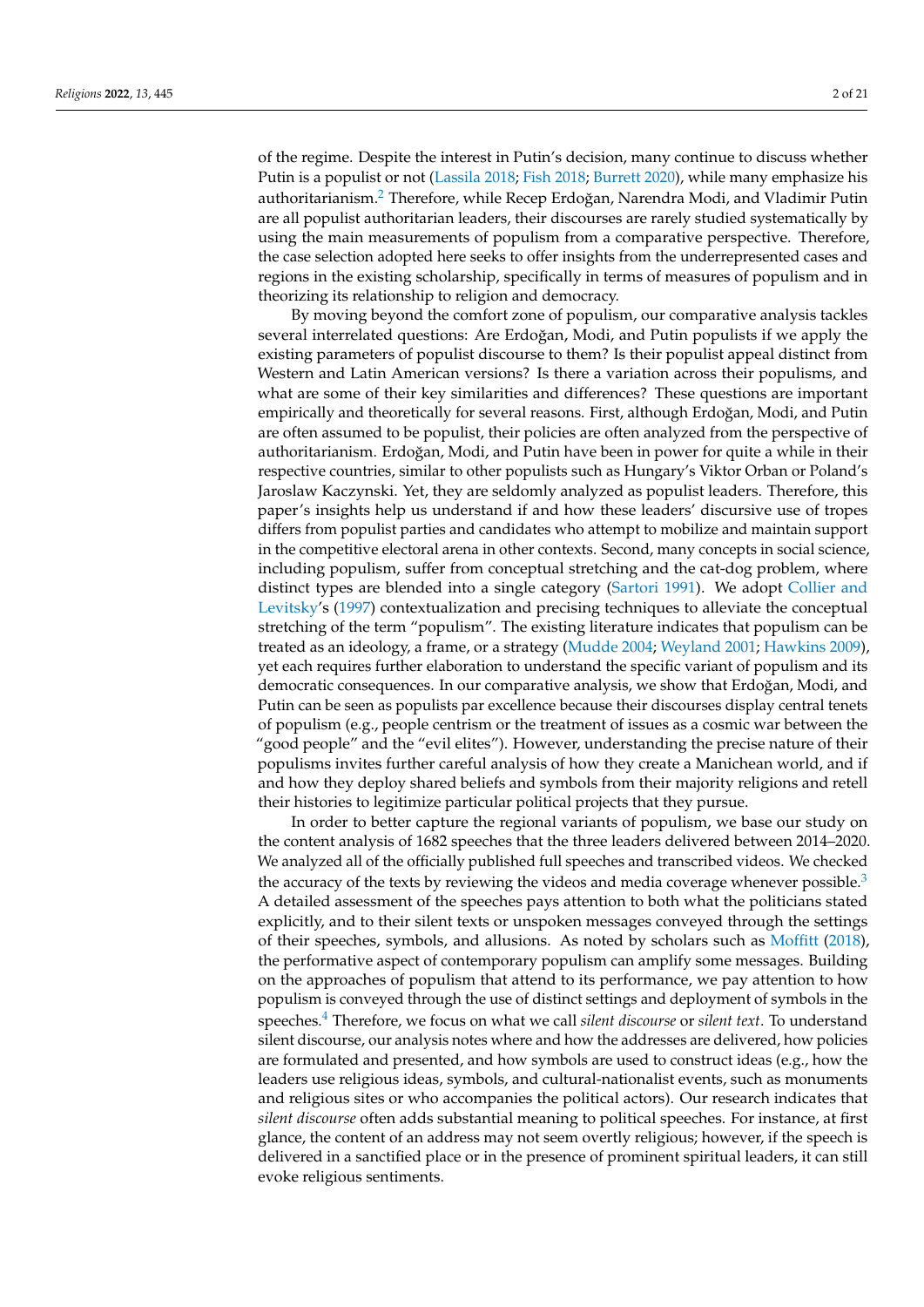Our systematic comparison of Erdoğan, Modi, and Putin's speeches reveals that although their political appeal displays the central tenets of populism, they also significantly depart from their European and American counterparts in the way they define "people" and "elites", revisit their histories, and envision their global roles. Instead of fostering polarization based on the vilification of the conventional enemies of left-wing (e.g., financial capital) and right-wing (e.g., refugees) populists, Erdoğan, Modi, and Putin focus on broader historical struggles and global challenges facing their nations. Regardless of their strikingly different political histories and the role of religion in their respective politics, religion appears to be the primary source of national unity. In their unifying messages, they create a religiously imbued meaning of the "people", and call for national unity by weaving together the narratives of historical victories and future opportunities to lead global socioeconomic advancement by restoring the pivotal place their respective countries once played on the global stage. Therefore, despite the critical differences in their domestic contexts, a globally oriented revisionist nationalism and religiously defined national identity play a crucial role in these leaders' political discourse.

Erdoğan, Modi, and Putin converge in their emphasis on religion, security, and development in their populist claims. Yet, they blend them in distinct ways and present a new notion of a historical religious struggle to build a future community [\(Tepe et al.](#page-20-5) [2022\)](#page-20-5). They may share similar discursive approaches; however, their appeal varies significantly: Erdoğan and Modi provoke nationalism by making overt references to religious symbols or practices in almost every speech, whereas Putin signals religious nationalism in a more subtle way. Erdoğan conflates the ideas of national and Islamic identities; he polarizes politics by vilifying the secular elites for their suppression of religion and their alleged plot to prevent Turkey from assuming global leadership in the Muslim world. Similarly, in Modi's discourse, Indian nationalism rests on a non-pluralistic understanding of Hindu beliefs and philosophies. Despite his religiously exclusive discourse, Modi's developmental policies seem to be inclusive of all faith groups, including Muslims, Sikhs, and other religious minorities, as long as these groups contribute to India's development while maintaining the dominance of the majority religion. At first glance, Putin's speeches lack frequent references to religion. Yet his widely televised performances are purposefully staged in religiously and historically significant locations. Thus, even though Putin's religious speeches are infrequent compared to Erdoğan and Modi, they still promote a religiously defined Russian nationalism. Attesting to the power of unspoken texts or *silent discourse*, Putin effectively and deliberately weaves together Orthodox and nationalist narratives and presents them as a perennial struggle for Russia's sovereignty and identity in the face of attacks from different external enemies.

The following offers a brief review of the literature on populism, its blind spots, and scholarly disputes about whether or not Erdoğan, Modi, and Putin are populist. After introducing our approach to content analysis of the speeches, we explain how the structure and the content of their populist rhetoric furthers their claims that they truly represent the people. We exemplify how each leader presents a specific history of their nation and envisions its global role by tapping into different aspects of their socio-religious contexts. Our discussion explains how the discourses of Erdoğan, Modi, and Putin can open a window on the variants of populism, which can be categorized as precarity-centered messianic populism (religious and security-based populism), developmental-nationalist populism (growth-based nationalism), and redemptive pioneering populism (seeking to restore the lost glory), respectively. Our findings indicate that populism is a crucial term for distinguishing one group of leaders and parties from others based on their political appeal. However, for populism to be an analytically expedient term, initial identification is necessary but insufficient to understand the sources of the parties' and leaders' political appeal and how they legitimize the centralization of power. Thus, careful contextualization and inductive comparative studies are essential to identify the varieties of populism to determine, for instance, how the meaning of people and cosmic war changes in different contexts. Such conceptual and empirical precision enables us to go beyond determining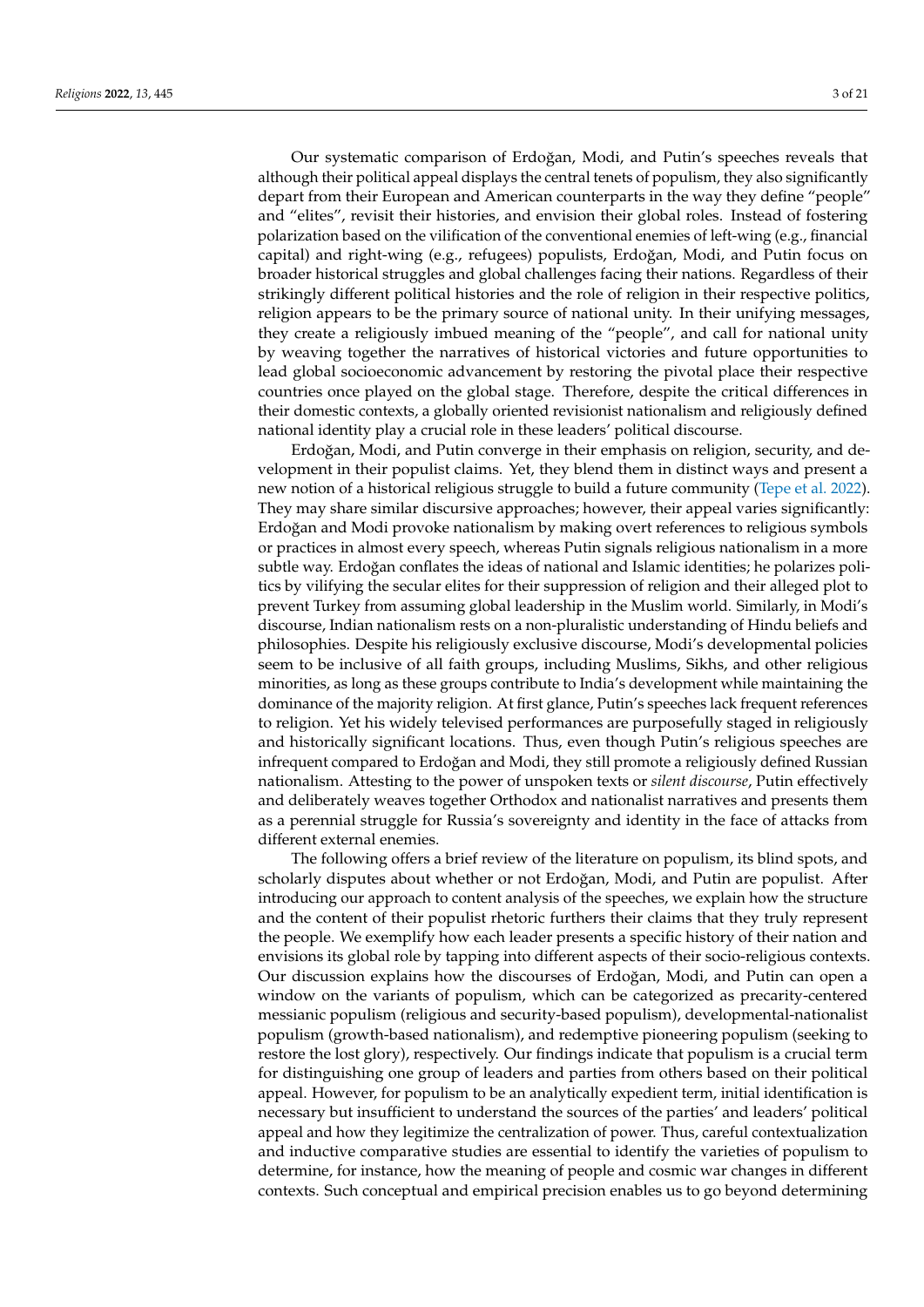whether or not a leader is populist. It allows us to assess to what extent and how the main pillars of populism (e.g., the binaries of "people vs. elite", Manichean world view) shape their political discourses and their consequences. Thus, understanding the varieties of populism and the role of religion is not simply an academic exercise. Instead, it allows us to better assess how populists impact their respective regimes by clarifying how they simplify their society's pluralism and portray the future of their countries.

## **2. Blind Spots in Studies of Populism and Neglected Regional Variants**

A significant number of studies in populism literature seek to clarify the definition of "populism" and determine the best method to capture it. Despite their differences, these studies can be generally categorized into three groups that view populism as (i) a "thin" political ideology that reduces politics to a conflict between the "corrupt elite" and the "righteous people" and seeks to make the volonté générale (general will) of the people the dominant force in politics [\(Mudde](#page-19-0) [2004;](#page-19-0) [Mudde and Kaltwasser](#page-19-1) [2012\)](#page-19-1); (ii) a political strategy to leverage and mobilize support by appealing to grievances and emotions of large segments of the population [\(Weyland](#page-20-4) [2001;](#page-20-4) [Roberts](#page-20-6) [2006;](#page-20-6) [Jansen](#page-19-10) [2011;](#page-19-10) [Bonikowski and](#page-18-9) [Gidron](#page-18-9) [2016\)](#page-18-9) or (iii) a form of political communication style, which frames social issues in a way that allows politicians or parties to present the world as an existential conflict between the people and the elites [\(Canovan](#page-18-10) [1999;](#page-18-10) [Kazin](#page-19-11) [1998;](#page-19-11) [Laclau](#page-19-12) [2005;](#page-19-12) [Hawkins](#page-19-7) [2009;](#page-19-7) [Taggart](#page-20-7) [2000;](#page-20-7) [Jargers and Walgrave](#page-19-13) [2007;](#page-19-13) [Moffitt](#page-19-9) [2018;](#page-19-9) [Moffitt and Tormey](#page-19-14) [2014;](#page-19-14) [Aslanidis](#page-18-11) [2016;](#page-18-11) [Tepe](#page-20-8) [2021\)](#page-20-8). Although the existing literature is very rich and vibrant, it still has several critical blind spots. Specifically, the treatment of populism as an ideology presumes that it is thin-centered, which means that populism cannot function without being nested in a "host" ideology, making determining populism's variations not only an analytical but also a political necessity. More importantly, regardless of how populism is conceptualized and empirically measured, the majority of the studies of populism are both informed by and applied to European or Latin American cases (e.g., [Müller](#page-19-15) [2016;](#page-19-15) [Mudde](#page-19-0) [2004\)](#page-19-0), which makes the term geographically limited and raises serious conceptual and methodological challenges regarding its applicability to regional variations.

In addition to its conceptual blind spots at the methodological level, distinct approaches to populism tend to employ a specific set of approaches, which further compartmentalizes and undermines our understanding of populist leaders and parties. For instance, those who define populism as an ideology tend to rely on the analysis of party manifestos. Conceptualization of populism as a mobilization strategy focuses on quantitative analysis of policies, public opinion, and party organizations. Finally, the theorizing of populism as a political communication style adopts interpretive textual analysis based on a sampling of speeches. Given the plurality of approaches in this study, we argue that regardless of their specific definitions of populism, different conceptualizations and approaches are not mutually exclusive. Instead of offering separate perspectives, each approach brings to the fore various aspects of populism: ideas, mobilizational capacity, and discursive appeal. Furthermore, despite their differences, scholars tend to agree that discourse matters: we identify populism and populists from the way they deploy specific political ideas and terms (e.g., people or elite), and their ability to present political struggles as a cosmic war or a battle between the "good" and the "evil" [\(Laclau](#page-19-12) [2005;](#page-19-12) [Kazin](#page-19-11) [1998;](#page-19-11) [Canovan](#page-18-10) [1999;](#page-18-10) [De](#page-18-12) [La Torre](#page-18-12) [2010\)](#page-18-12). There is no dispute among scholars that all populist discourses promote (i) a Manichean vision of the world, which often takes an anti-elitist tone and presents a romanticized notion of the common man, (ii) depictions of conflicts of cosmic proportions with moral significance, (iii) the necessity for a systemic change, and (iv) justification of non-democratic means [\(Hawkins](#page-19-7) [2009\)](#page-19-7). Therefore, populist leaders skillfully pit virtuous 'people' against nefarious and parasitic 'elites', who seek to undermine the rightful sovereignty of the common folk.

When populism is applied to countries beyond Europe and Latin America, scholars tend to make populism secondary to the analysis of individual authoritarian leaders, which points to the lack of conceptual investigation of whether the Western construct of populism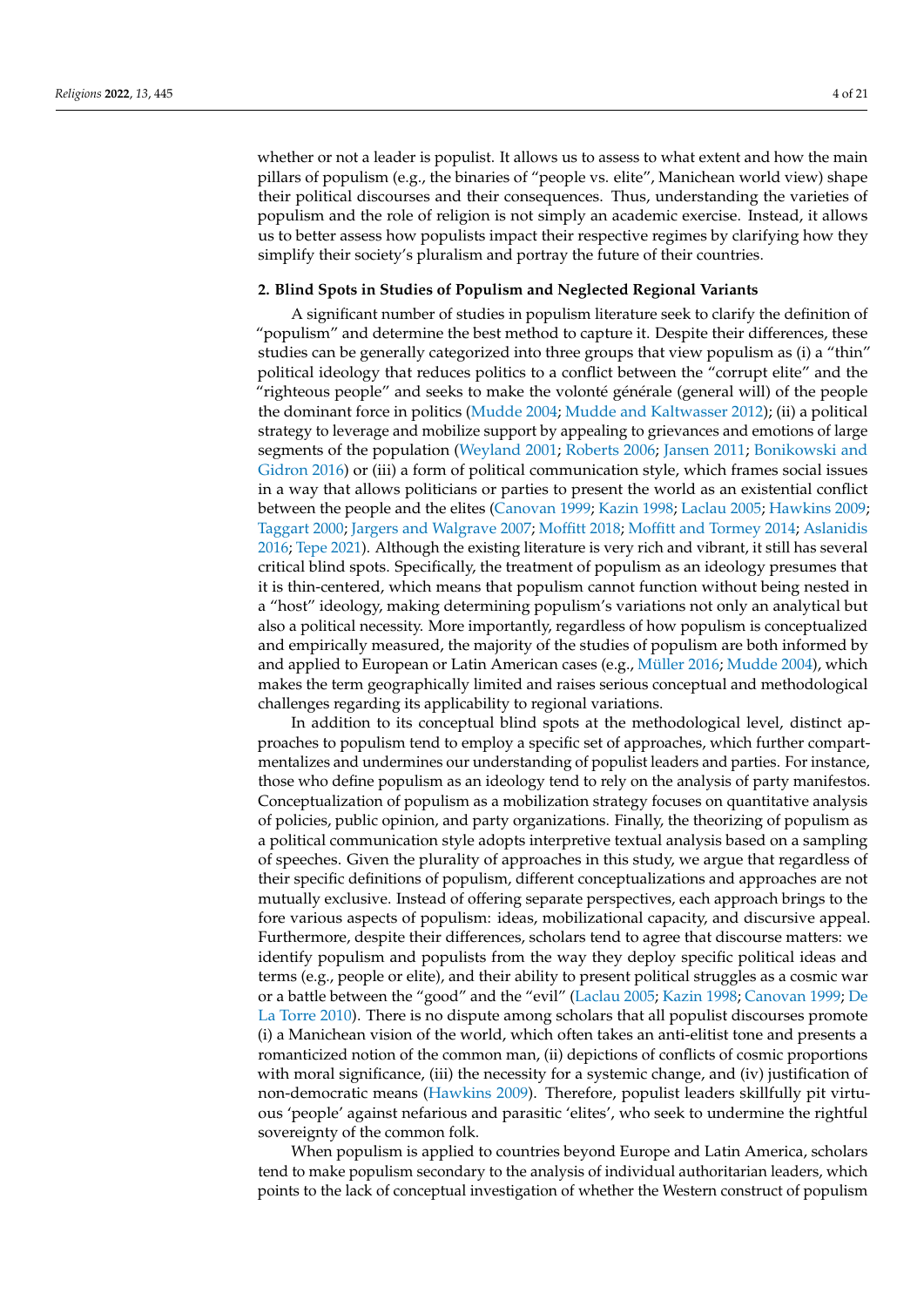travels to different regions. For instance, despite significant scholarly interest in Turkey's Erdoğan, India's Modi, and Russia's Putin, most studies focus on their increasingly illiberal practices and democratic backsliding [\(Piccone](#page-20-9) [2016;](#page-20-9) [Fish and Abrams](#page-18-13) [2020\)](#page-18-13). Most current research focuses on the causes and consequences of the increasing authoritarianism in these countries, but few engage in the analysis of the political discourse surrounding the growing restrictions on democratic freedoms. The few studies that do investigate the populist characteristics of these regimes fail to offer a systematic comparative assessment clearly showing what exactly makes their discourses populist. For instance, scholars unanimously agree that Erdoğan is, indeed, a charismatic leader who can mobilize the masses; yet the analyses of his leadership focus on his personal appeal or clientelist policies [\(Elçi](#page-18-14) [2019;](#page-18-14) [Cagaptay](#page-18-15) [2020\)](#page-18-15). Such studies provide excellent accounts of contextual factors that make Erdoğan's regime distinct, such as social polarization along ethnic or religioussecular lines, unstable economic conditions, and increasing media restrictions. Yet, such factors are seen as the outcome of Erdoğan's authoritarianism, not his populism. Likewise, although Erdoğan adopts a political discourse that builds on a romanticized version of the Ottoman past, dubbing the term "neo-Ottomanism", such appeal is seen as an additional strategy to promote Islam [\(Ghulyan](#page-19-16) [2019\)](#page-19-16). Moreover, although Erdoğan and his Justice and Development Party (AKP) have adopted many unprecedented religiously motivated practices, such as holding press meetings after Friday prayers in mosque courtyards, naming public places after Islamic-nationalist leaders, opening mosques in critical public spaces, and altering the contents of textbooks, such policies are often depicted as the outcome of the party's pro-Islamic ideology but not as its populist strategy [\(Yilmaz and](#page-20-10) [Albayrak](#page-20-10) [2021\)](#page-20-10).<sup>[5](#page-18-16)</sup> This highlights another critical shortcoming in the literature: the omission of the silent discourse, i.e., unspoken messages conveyed nonverbally, from the analysis of populist discourse. By the same token, Erdoğan's foreign policy discourse has often been defined as "neo-Ottomanism", "Islamic realism", or "civilization geopolitics", yet scholars fail to question if and how such appeals fit with Erdoğan's overall populist narratives [\(Balta](#page-18-17) [2018;](#page-18-17) [Bilgic and Bilgin](#page-18-18) [2012;](#page-18-18) [Ozturk](#page-20-11) [2021\)](#page-20-11).

<span id="page-4-0"></span>Similarly, Modi is often depicted as a nationalist strongman, but his complex populist rhetoric has not been put through rigorous analysis [\(Varshney](#page-20-12) [2017\)](#page-20-12). The majority of existing studies describe Modi and his Bharatiya Janata Party (BJP) as nationalists who turn to Hinduism, not simply for the sake of a religious appeal, but to construct a nationalist project [\(Nielsen and Nilsen](#page-20-13) [2021\)](#page-20-13). As a result, Modi's discourse is reduced to "Hindutva", the doctrine in which Hindu nationalism is the main reason behind his controversial policies. Modi, therefore, is seen as a radical nationalist leader par excellence with his "India first" policies, as well as the emphasis on Hindu culture and heritage on the global stage. His political projects, such as establishing the International Day of Yoga at the UN, are highlighted to showcase his brand of Hindu nationalist assertive appeal [\(Kinnvall](#page-19-17) [2019\)](#page-19-17). While many studies focus on the Hindu nationalism that Modi promotes, little is known about how he also strategically deploys populist narratives surrounding widely publicized social programs [\(Mcdonnell and Cabrera](#page-19-18) [2019\)](#page-19-18). Throughout his tenure, the state implemented a number of social welfare programs, such as Clean India toilet-building campaigns, new pension schemes, as well as various programs for women, farmers, and the urban poor—which were all accompanied by impressive public announcements and ambitious speeches [\(Aiyar](#page-18-19) [2019\)](#page-18-19). These policies may not be new but rather continuations of earlier pre-Modi projects; yet, Modi presented them as his own, leading the beneficiaries to believe that these public goods and services directly resulted from his effective leadership. Modi's success is often attributed to his welfarism and how his policies promote trust in him and augment his moral legitimacy in the eyes of voters [\(Aiyar](#page-18-19) [2019,](#page-18-19) p. 86). Reflecting his image, many describe him as a leader who addresses the long-standing consequences of neoliberal policies, socioeconomic inequalities, and widespread corruption, which marginalized a large part of the Hindu population [\(Chacko](#page-18-20) [2018\)](#page-18-20).

Putin's regime is arguably one of the most effective and long-running forms of modern autocracy. Although whether or not Putin is populist has been widely discussed in the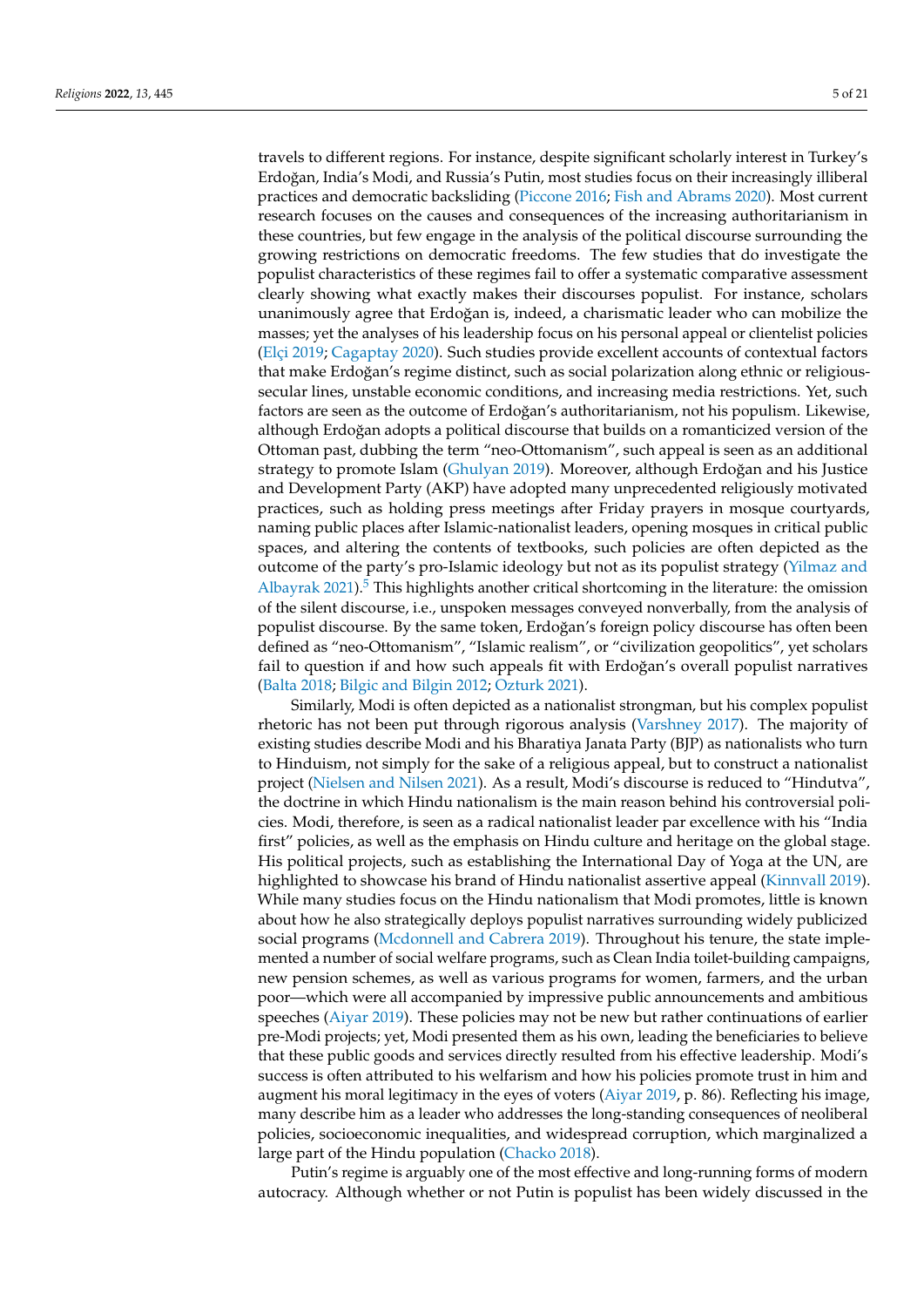literature, the answer remains unclear. For some, Putin cannot be classified as populist due to his pragmatism, yet for others, populism is "an inalienable feature of Putin's rule" [\(Drozdova and Robinson](#page-18-21) [2019;](#page-18-21) [Busygina](#page-18-22) [2019,](#page-18-22) p. 503). Dubbed "Putinism", his approach is seen as pragmatic and opportunist but not populist since his leadership lacks critical characteristics that we observe in "classic" Western populists [\(Burrett](#page-18-4) [2020,](#page-18-4) p. 194; [Casula](#page-18-23) [2013;](#page-18-23) [McFaul](#page-19-19) [2020\)](#page-19-19). Others note that Putinism lacks another crucial element of populism, namely the construction of the righteous "common man", and traces its absence to "the historical distrust of 'the people as a political subject" [\(Lassila](#page-19-8) [2018,](#page-19-8) p. 175). In many studies, Putin is depicted as a leader who presents himself as a bulwark against any threat to Russian sovereignty and its traditional values posed by European liberalism. This narrative of the civilizational stand-off with the West is an integral part of the construction of Russian nationalism [\(Oliker](#page-20-14) [2017,](#page-20-14) p. 10). Those who bring populism into their analysis contend that although Putin receives support from right- and left-wing populist parties, especially in Europe, Putin himself does not promote populist ideas. Although Putin's discourse includes many references to nationalism, religion, and conservative values, such studies argue that it is essentially neo-imperial, not populist [\(Shakhanova and Kratochv](#page-20-15)íl [2020\)](#page-20-15).

When we review the selection of case studies in the populism literature, it shows that one of the significant shortcomings has been their reliance on single case studies. Likewise, within- and cross-region comparisons have been very limited. Only a handful of recent studies provided a comparative analysis of populism across different geographic areas beyond Europe and the Americas [\(Rogenhofer and Panievsky](#page-20-16) [2020;](#page-20-16) [Gürsoy](#page-19-20) [2021;](#page-19-20) [Kaltwasser et al.](#page-19-21) [2017;](#page-19-21) [Moffitt](#page-19-9) [2018\)](#page-19-9). The majority of studies that examine the political leadership in Turkey, India, and Russia are country-specific case studies. Although some journalistic accounts or reports compared these leaders, none of the existing scholarly works systematically compared Erdoğan, Modi, and Putin's populist discourses. Thus, although populism is one of the most discussed topics in political science today, what is missing is a systematic account of populist discourse in Eurasia, South Asia, and the Middle East and comparative research of these cases. Considering the overall gaps in the literature, this article seeks to fill a significant gap by including not only the cases that remain underresearched in populism literature but also by offering a systematic comparative analysis. The following aims to address this analytical gap and explore how the specific historical, religious, and political context affects the main tenets of the populist rhetoric in the different areas of global politics.

#### **3. Methodology**

The countries analyzed in this research, Turkey, India, and Russia, have striking similarities and differences. Each has a populist figure in a leadership role, yet they vary on a multitude of criteria, such as specific regime type, dominant religion, and party politics (see Table [1\)](#page-6-0). After a brief democratization period in the early 1990s, Russia has become a consolidated autocracy ever since Putin came to power in 2000. Likewise, although it was once described as "free", Turkey's democratic institutions have eroded slowly since 2007. Especially after its constitutional reforms in 2017, Turkey's democracy weakened the parliament and increased the powers of the President. However, the country remains a competitive authoritarian regime where opposition parties have a reasonable chance to gain power. India has also been headed down the road of democratic backsliding. However, according to the 2020 Freedom House report, with a score of 67/100, India is a "partly free" country that maintains competitive elections. When we review their positions in their respective polities, Erdoğan, Modi, and Putin control the ruling party. Turkey and India have strong opposition parties whose legitimacy is rooted in revolutionary wars for independence. There is no such party to challenge Putin's United Russia. Lastly, all three cases represent the dominance of three different religious traditions: Islam in Turkey, Hinduism in India, and Orthodox Christianity in Russia.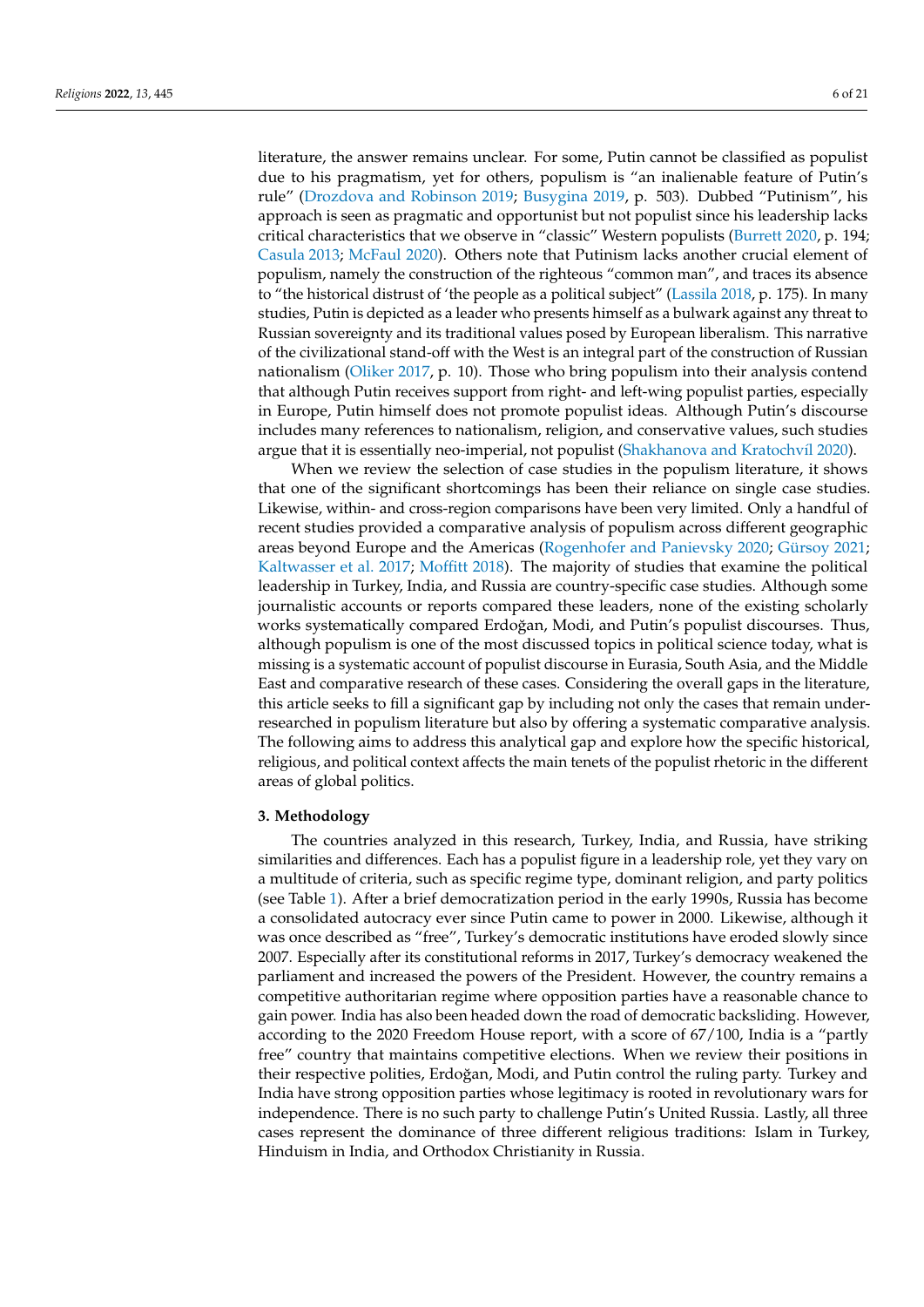<span id="page-6-0"></span>**Table 1.** Case Selection.

| Countries         | Russia                     | India                        | Turkev                              |  |
|-------------------|----------------------------|------------------------------|-------------------------------------|--|
| Leaders           | Putin                      | Modi                         | Erdoğan                             |  |
| Regime type       | Consolidated Authoritarian | <b>Electoral Democracy</b>   | Competitive Authoritarian           |  |
| Party in power    | United Russia              | Bharatiya Janata Party (BJP) | Justice and Development Party (AKP) |  |
| Majority religion | Orthodox Christianity      | Hinduism                     | Islam                               |  |

Our assessment blends content analysis with holistic discourse analysis to tease out the patterns in the populist discourse of Erdoğan, Modi, and Putin. More specifically, the findings are elicited from four layers of analysis: (i) automated word frequency calculations to identify the salient terms and themes in the discourse, (ii) holistic interpretation of the speeches, (iii) in-depth analysis of specific terms and metaphors in their historical and institutional context, and (iv) an assessment of the place where the speech was delivered and symbols used by leaders. The data used in this research consists of a total of 1682 transcripts of speeches made by Modi (2017–2020), Erdoğan (2014–2020), and Putin (2017–2020). In the sample of speeches compiled from official government websites of the respective leaders, we have 773 by Erdoğan, 615 by Modi, and 294 by Putin. Our analysis has fewer Putin speeches because he gives speeches less frequently than other leaders.

<span id="page-6-1"></span>All speeches were collected from official government websites of the President of Turkey, the Prime Minister of India, and the President of Russia. The analysis was conducted in the original languages: English, Turkish, and Russian. $6$  The analysis of textual data was conducted by NVivo. As a first step, we randomly selected speeches from different years and focused on speeches given on various occasions to understand speech patterns and themes. As the second step, we conducted an in-depth qualitative analysis assisted by NVivo coding and conceptual mapping functions. As a third step, we used Nvivo to systematically review the speeches' content, such as identifying the 100 most frequently used words and their ranking in terms of usage frequency. As a final step, we compared the speeches given on similar occasions or with a similar theme.

The content analysis of the speeches indicates striking similarities and differences between the political discourses of Erdoğan, Modi, and Putin. Our review of their speeches illustrated that the three leaders differ in the number and tone of the addresses they deliver. As indicated above, while Erdoğan and Modi deliver speeches almost daily, Putin speaks less frequently and for a shorter period of time. Thus the disparities in the overall length of the speeches are not the result of a selection bias. In contrast, Erdoğan delivers speeches regularly, yet his speeches repeat a common set of phrases, metaphors, and critical points, and some of his speeches become "recycled"; he delivers a very similar speech on multiple occasions. Similarly, Modi's speeches include a core set of recurring themes and phrases regardless of the topic.

Our overall assessment of the tone of the speeches indicates that Putin's speeches tend to be tailored to the specific occasion and often have a formal style. In contrast, the tone of Erdoğan's and Modi's speeches is usually more informal, conversational, and at times emotional, whereas the tone of Putin's speech is formal and measured. Moreover, Modi and Erdoğan tend to use simple everyday expressions and common religious expressions to make themselves relatable to a large number of lower- and middle-class citizens, workers, and peasants. However, Putin's discourse oscillates from a more complex and official to a more colloquial language. In his speeches, Putin presents himself as erudite and competent, yet also a thoughtful leader. One might argue that variations in Erdoğan, Modi, and Putin's tones are due to their different political and historical contexts, and their notions of the "common man". As each leader presents himself as a "common man", Modi and Erdoğan construct images of themselves as coming from a modest background, self-made, very pious, and committed to defending the "good people", whereas Putin positions himself as the dedicated servant of the state and the nation, yet his leadership role does not set him apart from ordinary folk.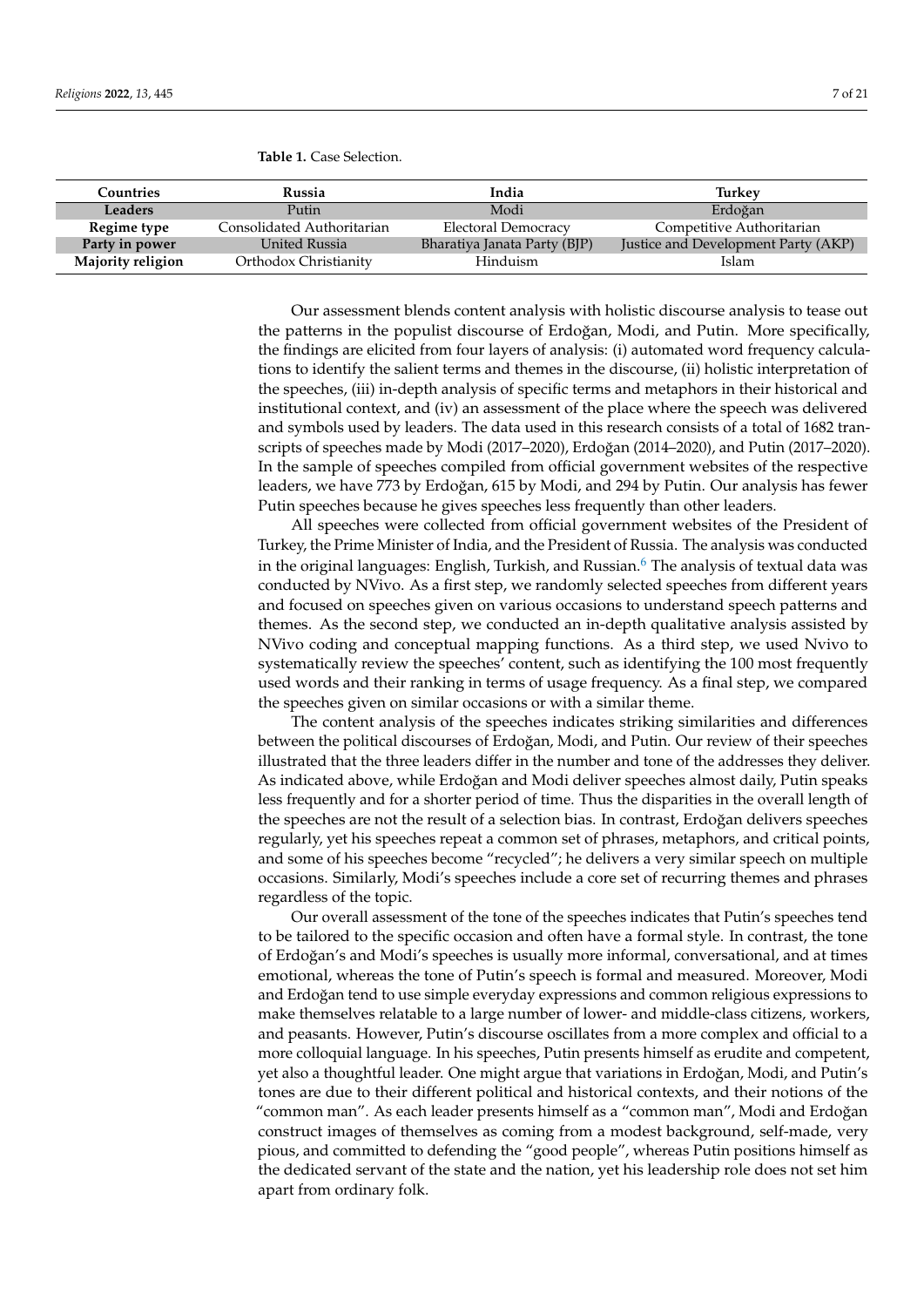## **4. Faithful People and Forgotten Nationhood: Looking to the Past to Envision a New Future?**

Despite the question of whether Modi, Putin, and Erdoğan are populists or not, a systematic analysis of their public appeal (see Table [2\)](#page-7-0) indicates that the keyword of populism, "people", is among the most frequently used words in their speeches. An assessment of their most frequently used terms shows that they rely on collectivist terms regardless of the specific topic of the speech. The use of collectivistic terms also illustrates how they introduce a sense of idealized political community. For instance, Erdoğan uses the religiously connoted term, *millet* inherited from the Ottoman Empire. Modi refers to 'the people' as a nation, while Putin uses the word люди that is more closely translated as "humans", which seems to de-emphasize a nation or a political community. The 'us' versus 'them' binary is further highlighted by other collectivist terms such as 'we', 'country', 'nation' or 'together'. The respective names of the countries dominated the leaders' discourse, underscoring the distinct tone of their populism and its close relation to religiously defined nationalism and national identity. Indeed, the most prominent feature of Erdoğan, Modi, and Putin's rhetoric is their emphasis on the nation and the country.

<span id="page-7-0"></span>Table 2. Most frequently used words in Erdoğan, Modi, and Putin's speeches.

| <b>Varieties of Populist Discourse</b> |                    |               |                |               |               |                   |
|----------------------------------------|--------------------|---------------|----------------|---------------|---------------|-------------------|
|                                        | Erdoğan (Turkey)   |               | Putin (Russia) |               |               |                   |
| $\mathbf{1}$                           | We                 | 16,947        | We             | 12,030        | We            | 3751              |
|                                        |                    | 1.06%         |                | 1.77%         |               | 2.42%             |
| 2 <sup>1</sup>                         | Nation             | 11,045        | India          | 8984          | Russia        | $\overline{2022}$ |
|                                        |                    | 0.70%         |                | 1.32%         |               | 1.00%             |
| 3                                      | Turkey             | 10,335        | Country        | 8037          | Country       | 1060              |
|                                        |                    | 0.65%         |                | 1.18%         |               | 0.65%             |
| $\overline{4}$                         | People             | 10,056        | People         | 6507          | Work          | 878               |
|                                        |                    | 0.63%         |                | 0.96%         |               | 0.57%             |
| 5 <sup>1</sup>                         | Human              | 5337          | Governments    | 5353          | Development   | 834               |
|                                        |                    | 0.35%         |                | 0.79%<br>4913 |               | 0.51%             |
| 6                                      | Allah (God)        | 5233<br>0.33% | Friends        | 0.72%         | New           | 602<br>0.25%      |
|                                        |                    | 5077          |                | 4214          |               | 568               |
| 7                                      | My Brothers        | 0.32%         | Works          | 0.62%         | People        | 0.20%             |
|                                        |                    | 4818          | New            | 3956          | Economy       | $\overline{540}$  |
| 8                                      | World              | 0.30%         |                | 0.58%         |               | 0.35%             |
|                                        |                    | 4090          | World          | 3541          | World         | 539               |
| 9                                      | Valuable           | 0.26%         |                | 0.52%         |               | 0.35%             |
|                                        | Terror             | 3627          | Development    | 3016          | <b>State</b>  | 378               |
| 10                                     |                    | 0.23%         |                | 0.44%         |               | 0.24%             |
|                                        | Important          | 3448          | <b>Nations</b> | 2295          | Together      | 355               |
| 11                                     |                    | 0.22%         |                | 0.34%         |               | 0.25%             |
|                                        |                    | 3391          |                | 1890          | Friends       | 350               |
| 12                                     | <b>New</b>         | 0.21%         | Farmers        | 0.28%         |               | 0.37%             |
| 13                                     | T                  | 3365          | Scheme         | 1875          | Cooperation   | 344               |
|                                        |                    | 0.21%         |                | 0.28%         |               | 0.23%             |
| 14                                     | Together           | 3060          | <b>Sisters</b> | 1829          | Decision      | 338               |
|                                        |                    | 0.19%         |                | 0.27%         |               | 0.22%             |
| 15                                     | Continue           | 2973          | Changing       | 1793          | International | 324               |
|                                        |                    | 0.19%         |                | 0.26%         |               | 0.21%             |
| 16                                     | State              | 2734          | Providing      | 1649          | Life          | 320               |
|                                        |                    | 0.18%         |                | 0.24%         |               | 0.21%             |
| 17                                     | External (Foreign) | 2709          | Villages       | 1628          | Citizens      | 317               |
|                                        |                    | 0.17%         |                | 0.24%         |               | 0.20%             |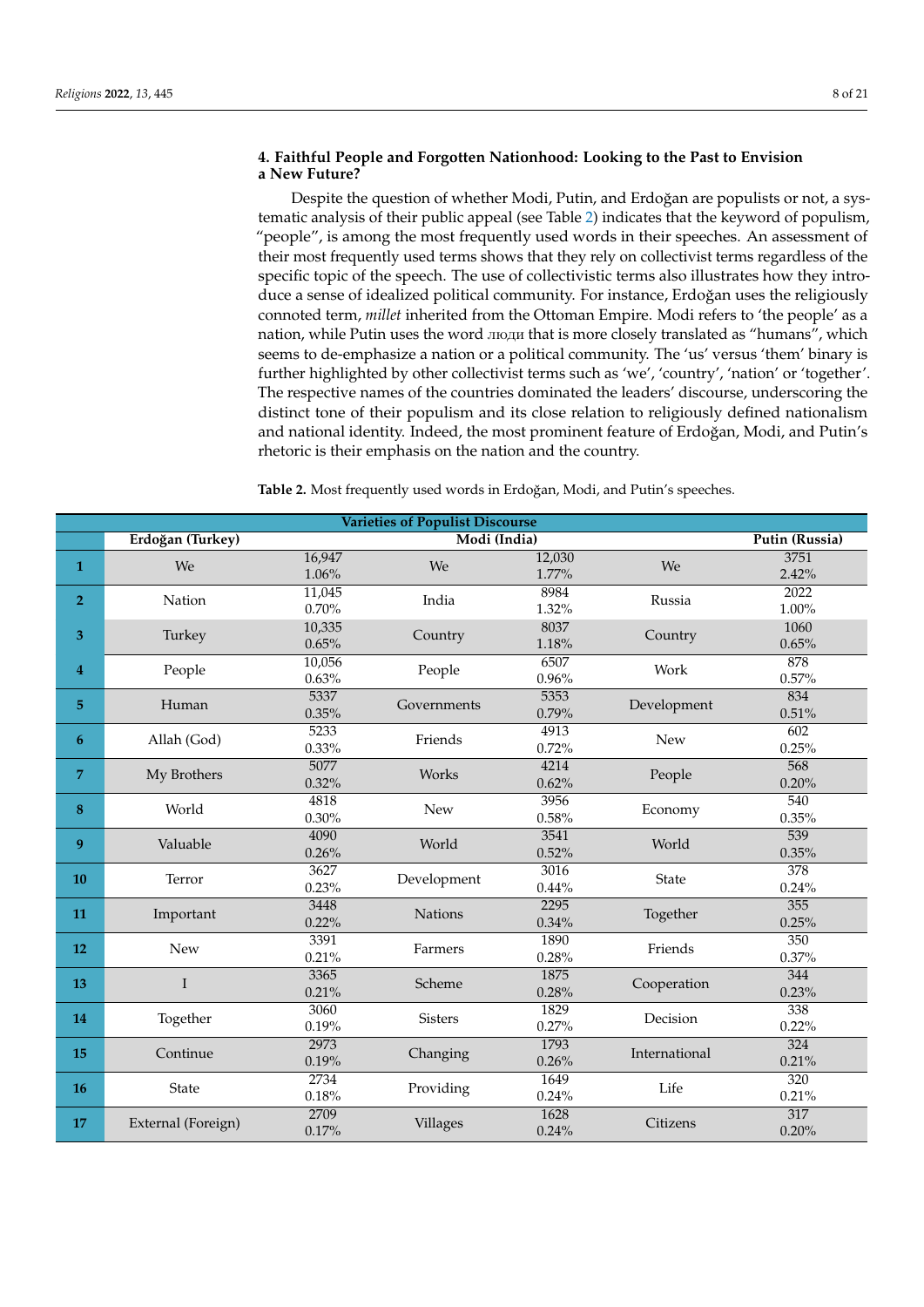| <b>Varieties of Populist Discourse</b> |                  |          |                 |          |               |       |  |
|----------------------------------------|------------------|----------|-----------------|----------|---------------|-------|--|
|                                        | Erdoğan (Turkey) |          | Putin (Russia)  |          |               |       |  |
| 18                                     | Period           | 2733     | <b>Brothers</b> | 1622     | Technology    | 307   |  |
|                                        |                  | $0.17\%$ |                 | $0.24\%$ |               | 0.20% |  |
| 19                                     | Syria            | 2548     | Opportunity     | 1610     | Regions       | 307   |  |
|                                        |                  | 0.16%    |                 | 0.25%    |               | 0.20% |  |
| 20                                     | Istanbul         | 2547     | Life            | 1598     | <b>Tasks</b>  | 299   |  |
|                                        |                  | 0.16%    |                 | 0.23%    |               | 0.19% |  |
| 21                                     | Party            | 2179     | Connectivity    | 1582     | Projects      | 296   |  |
|                                        |                  | 0.14%    |                 | 0.23%    |               | 0.19% |  |
| 22                                     | Against          | 2027     | Effort          | 1535     | Participation | 289   |  |
|                                        |                  | 0.13%    |                 | 0.23%    |               | 0.19% |  |
| 23                                     | Struggle         | 2018     | Poor            | 1439     | Create        | 281   |  |
|                                        |                  | 0.13%    |                 | 0.21%    |               | 0.19% |  |
| 24                                     | Millionaire      | 1950     | Greatness       | 1424     | Security      | 266   |  |
|                                        |                  | 0.12%    |                 | 0.21%    |               | 0.17% |  |
| 25                                     | Other            | 1922     | Family          | 1392     | Support       | 247   |  |
|                                        |                  | 0.12%    |                 | 0.20%    |               | 0.16% |  |

**Table 2.** *Cont.*

Moreover, Erdoğan often refers to colloquial communal terms such as *kardeslerim* (my siblings) to claim affective ties with his audience. Likewise, Modi frequently deploys terms such as 'my brothers', 'sisters', and 'friends' to remind people of their collectivistic and affective ties. Interestingly, Putin also addresses his audience as 'friends', which sounds affectionate and informal in contrast to his official and measured tone and style of rhetoric. Therefore, despite their striking differences, the discourses of Erdoğan, Modi, and Putin are dominated by a mixture of collectivist terms that emphasize a sense of unity, shared values, and the experiences of their respective nations. An overall review of the frequency of the main terms in these leaders' verbal appeals shows that they are clearly in line with the expectation of populism literature. Given the critical role that collectivistic terms play in all three leaders' discourse, it is important to trace how these terms are deployed to challenge other groups.

A review of the themes and contents of Erdoğan's speeches shows that central to his appeal is a sense of religiously defined historical community that challenges the secular Turkish republic. His discourse differs from other leaders in Turkey due to his construction of a new sense of nationhood that glorifies the Ottoman past and envisions its revival, in which Islam plays a central, unifying role. Erdoğan juxtaposes a romanticized depiction of an Islamic Ottoman past against the failure of the secular Kemalist republic. Such a discourse allows him to discredit the main opposition party, the Republican People's Party (CHP), Turkey's oldest party established by Turkey's founding leader, Kemal Ataturk. Erdoğan accuses the opposition party and Turkey's political elite of being detached from and antagonistic toward the pious "people". At the same time, he describes himself as the leader of the unifying force against the corrupt secular elites and the encroachment of the West. The controversial speech about the conversion of Hagia Sophia from a museum into a mosque captures Erdoğan's approach to people and nationhood. In this speech, he defends the decision to convert Hagia Sofia as a much-needed step to revive the suppressed Ottoman past by the republican secular elite and reclaim the Muslim place of worship. This rhetoric helps Erdoğan to assert himself as the leader of the Muslim world in a struggle against the West's demands on the nation:

"This is the kind of embarrassment from which Turkey saved itself today. Today, Hagia Sophia is having another resurrection, many of which it has witnessed since its construction. The resurrection of Hagia Sophia heralds the liberation of the al-Aqsa Mosque. The resurrection of Hagia Sophia is the footsteps of the will of Muslims across the world to come out of the interregnum. The resurrection of Hagia Sophia is the reignition of the fire of hope of not just Muslims but together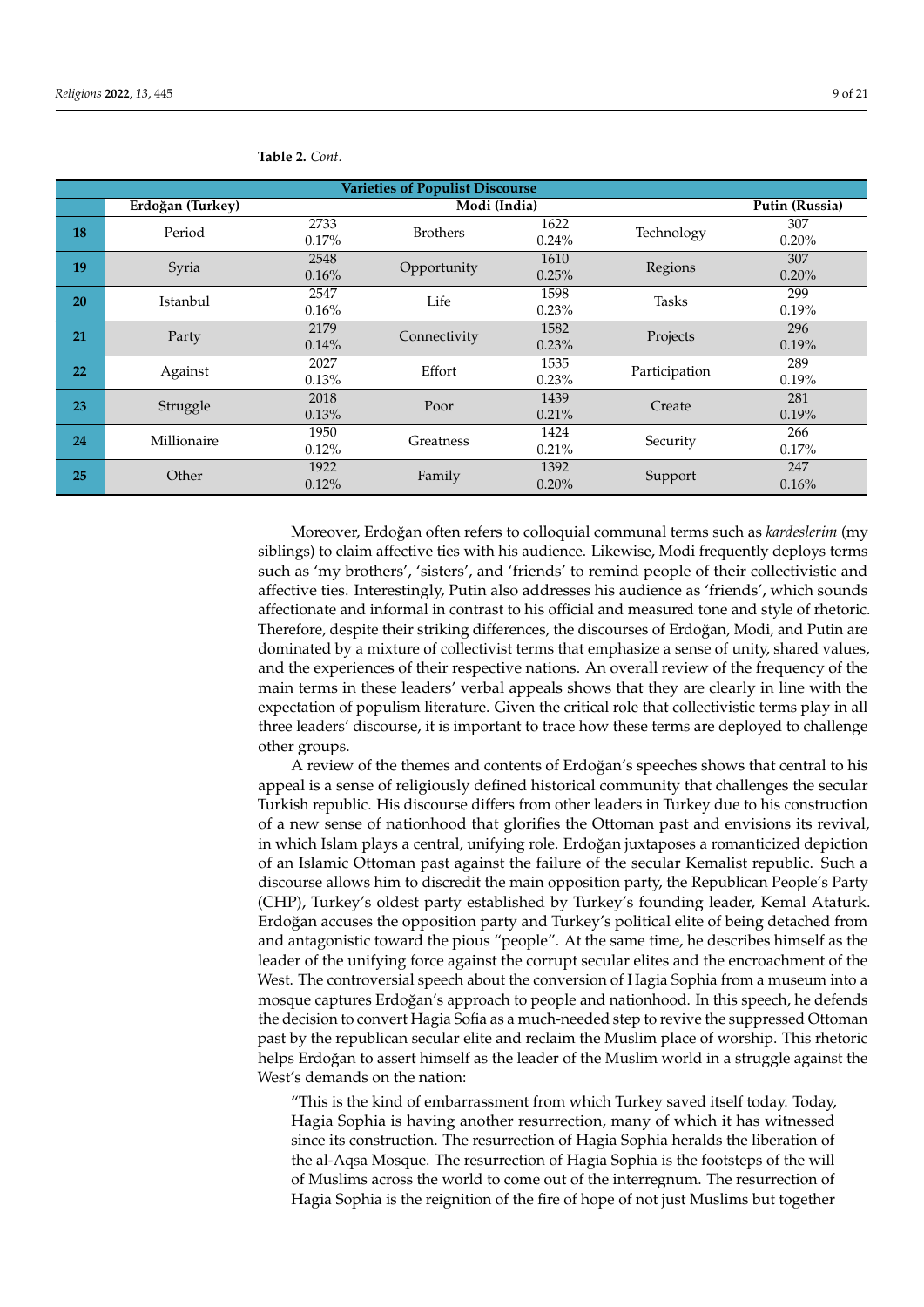<span id="page-9-0"></span>with them of all the oppressed, wronged, downtrodden, and exploited. The resurrection of the Hagia Sophia demonstrates that the Turkish nation, Muslims, and all of humanity still have something new to tell the world. The resurrection of the Hagia Sophia represents our memory full of heydays in our history: from Badr to Manzikert, from Nicopolis to Gallipoli".<sup>[7](#page-18-25)</sup>

In this historical speech, Erdoğan justified his controversial decision and referred to an Ottoman document nine times to justify his decision to correct a historical mistake. The repeated messages in all Erdoğan's speeches emphasize how the secular republic derailed Turkey, and how his mission was to put the country back on the right course by adopting new policies that promote religious revival.

Modi's discourse reveals a similar pattern of reconstructing the past to demonstrate the desire to restore the suppressed Hindu identity and promote Hindu nationalism. Echoing Erdoğan's discourse, Modi is critical of India's secular history and elites. For instance, he states that India was not established on 15 August 1947, as is usually assumed. Instead, Modi emphasized that India's glorious sovereign history goes back to ancient times. For Modi, it was not the post-colonial elites embodied by the Indian National Congress who built up India following Independence. Instead, his speeches repeatedly remind people that India stands firm because of the hard work of the sages, gurus, philosophers, farmers, laborers, and agriculturalists since the Vedic period [\(Modi](#page-19-22) [2021a\)](#page-19-22). In contrast to Erdoğan's discourse where the word Allah (God) appears as the 6th most frequently used word, at first glance, it may seem like Modi does not often deploy religious terms given that specific religious terms such as 'God' are absent from his top-25 or even top-100 most frequently used words. However, a closer reading of his speeches reveals that Modi frames various political issues, policies, and even developmental projects in religious terms. The absence of direct references is reflective of the Hindu faith which incorporates over 360 million gods and goddesses in Sanatan Dharma. In fact, in virtually all of his speeches, Modi refers to Hindu mythology and symbols even when topics are not about culture, religion, or history [\(Modi](#page-19-23) [2021d\)](#page-19-23). For example, in November 2021, Modi attended a stone-laying ceremony dedicated to a highway project in Pandharpur, where he said:

"Rama Krishna Hari! . . . By the grace of God, I got an opportunity to unveil the renovated Samadhi of Adi Shankaracharya in Kedarnath two days ago, and today, I am connected with Pandharpur, the permanent abode of Lord Vitthal. What could be more joyful than this, the privilege of realizing God's grace? ... Lord Vitthal is the embodiment of bliss in this grand land of Pandharpur . . . And today, there is the joy of service as well. As it is said that roads are the gateway to development, similarly, these roads leading to Pandhari will also be the highways that will hoist the flag of Bhagwat Dharma (service to God) even higher. This will be the gateway to the holy path." [\(Modi](#page-19-24) [2021f\)](#page-19-24)

Economic and infrastructural development are the prevailing themes in Modi's speeches. Terms such as 'development', 'farmers', 'schemes', and 'opportunity' are featured very prominently in Modi's discourse (Table [2\)](#page-7-0). In fact, "development" is one of the top ten terms that Modi uses. His developmentalism focuses on socioeconomic issues such as education, public services, and poverty elimination, especially in villages. However, these developmental policies are wrapped in Hindu religious, philosophical, and spiritual terms. For example, developmental projects are often accompanied by the phrase "*Sabka Saath sabka Vikas sabka Vishwas*", which means "if everyone supports [it], then everyone develops", alluding to the complete support that he needs from the citizens to achieve his goals of economic and social advancement [\(Modi](#page-19-25) [2021b\)](#page-19-25). Yet, Modi also frequently refers to gods such as Rama, Radhan, Krishna, and Vishnu from the Hindu epic *Ramayana*, and frames politics in religious or idealistic terms as a matter of morality and ethics from a particular Hindu perspective [\(Modi](#page-19-26) [2021c\)](#page-19-26).

In a strikingly similar way to Erdoğan and Modi, Putin frames Russia's history in terms of a continuous struggle during the Imperial and the Soviet eras that requires fending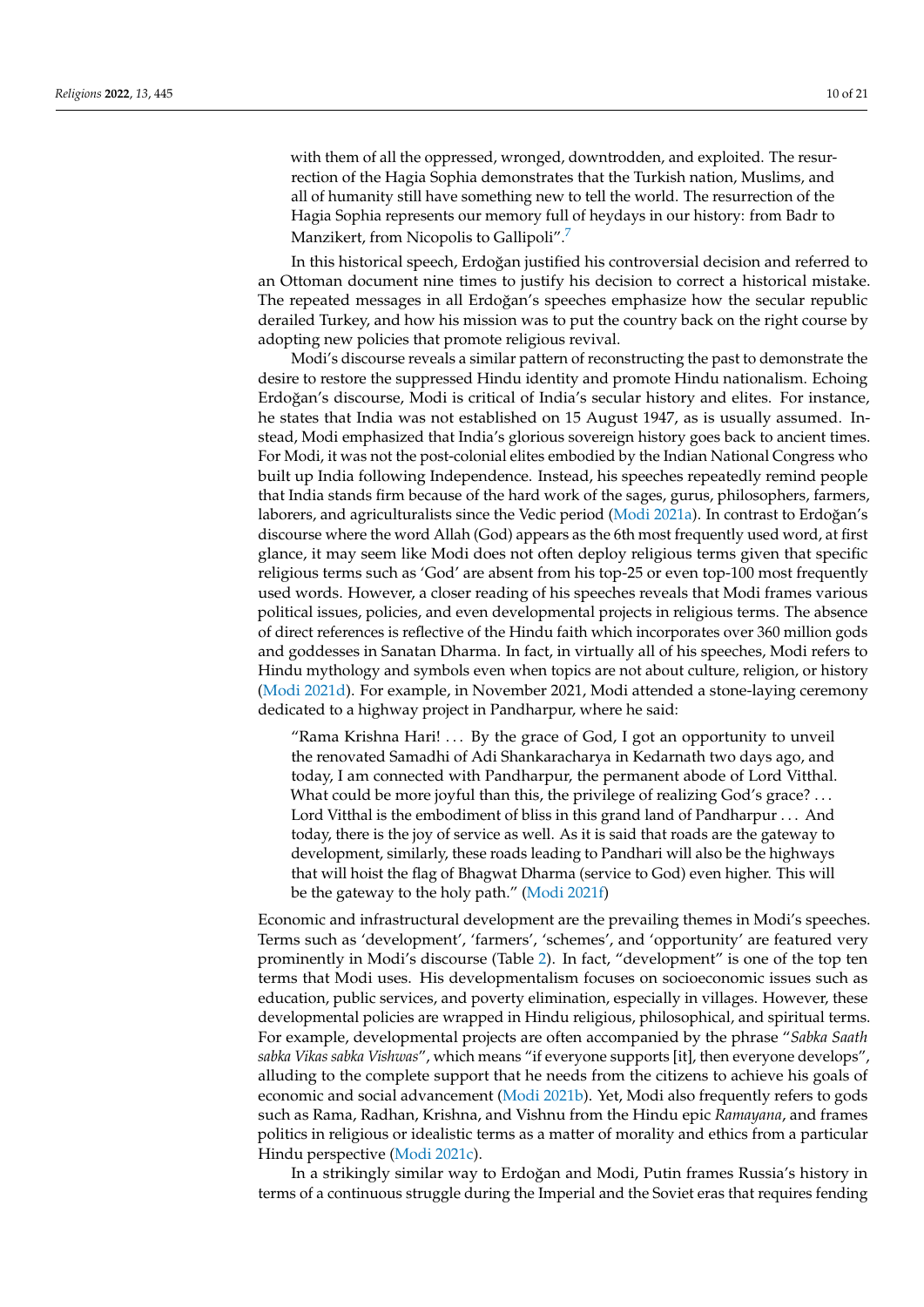off Russia's enemies from the West and the East. In re-Putin emphasizes Russia's victories in protecting its nation, culture, and '*ca*м*o*бытн*oc*ть', a unique term that can be roughly translated as one's own identity. Creating an image of a cosmic war to protect Russian's identity, Putin presents his struggles as ones against evil embodied in fascism that continue to threaten Russian people in and beyond Russian borders. For example, in the speech he delivered in September 2021, at the opening of a monument dedicated to a prominent historical figure, Alexander Nevsky, a 13th century Grand Prince of Kievan Rus (modernday Ukrainian territory), Putin referred to Nevsky as an exemplary hero who fought off the attacks on medieval Russia, and protected the nation's traditions and faith. Such speeches capture how Putin conflates the histories of Russia and its neighboring counties, particularly Ukraine, by treating the current boundaries as arbitrary. In Putin's populism, it is the shared history and religion of Rus that defines territorial claims, not the current boundaries of sovereign states:

"Nevsky lived during the most challenging times in Russia's history when disappearance and loss of our statehood were close to becoming a tragic reality. Almost all principalities in Ancient Rus endured the devastating Horde invasion, while neighbors from the West were striving to conquer Novgorod and Pskov. Alexander Nevsky and his soldiers stood up mightily and impregnably to fight for what was the last frontier of the Fatherland." [\(Putin](#page-20-17) [2021b\)](#page-20-17)

Attesting to Putin's blend of religion and state, the monument was sponsored by the Ministry of Defense and the Russian Orthodox Church, the two institutions that play a critical role in the centralization of Putin's authoritarian regime [\(Kolov](#page-19-27) [2021\)](#page-19-27). Putin's public discourse tends to focus on select historical figures that remind people of what was at stake when the Russian nation was under attack from both Western (European) and Eastern (Muslim) powers and what, and more importantly who, it took to defeat the hostile forces and show the strength of the Russian nation. The references to formidable and charismatic leaders, such as Alexander Nevsky, reinforce the idea that centralized leadership is still needed to protect the nation. Putin carefully weaves together the narratives of the past and the present, implying the resemblance between the struggles of his government and the attacks endured by historical Russian heroes. Such messages are reinforced by symbols, such as the sculptures of Nevsky's warriors, whose faces were molded after the real soldiers currently serving in the Russian military. Furthermore, presenting the claim that Russia's history, its present, and future are interconnected, Putin notes that "nothing can break the holy connection of time and generations". Hence, Putin's discourse emphasizes that Russia is strong, yet it continuously faces threats to its sovereignty and national identity from the enemies from the West and the East. In this struggle, according to Putin, the Russian Orthodox Church serves as the spiritual center that preserves Russian identity through generations. Unlike other leaders, Putin's speeches often remind his audiences that historical national heroes such as Alexander Nevsky made every decision in the interests of national self-determination and protection of the faith and the future of Russia. Prominently featuring military struggles, defeats, and victories, and some key historical figures as brave and skillful political and military leaders, Putin implicitly promotes his regime and his persona as a selfless patriotic leader, whose qualities mirror Nevsky's heroic nationalism.

#### **5. Corrupt Elite and Shifting Enemies**

Populist leaders place the struggle against the 'corrupt elite' at the center of their political rhetoric and present themselves as champions of national sovereignty. However, how exactly do those elites and enemies differ across political contexts? In Erdoğan's populist rhetoric, Turkey's founding party, the Republican People's Party, which is currently in the opposition, is portrayed as corrupt and detached from the people because it had failed to understand the needs and grievances of the common folk. At the same time, Erdoğan also routinely vilifies international, and specifically, Western elites and institutions dominated by the West. He reminds his followers that Islamophobia is rampant in the West, as well as among secular groups at home, thus linking his external and internal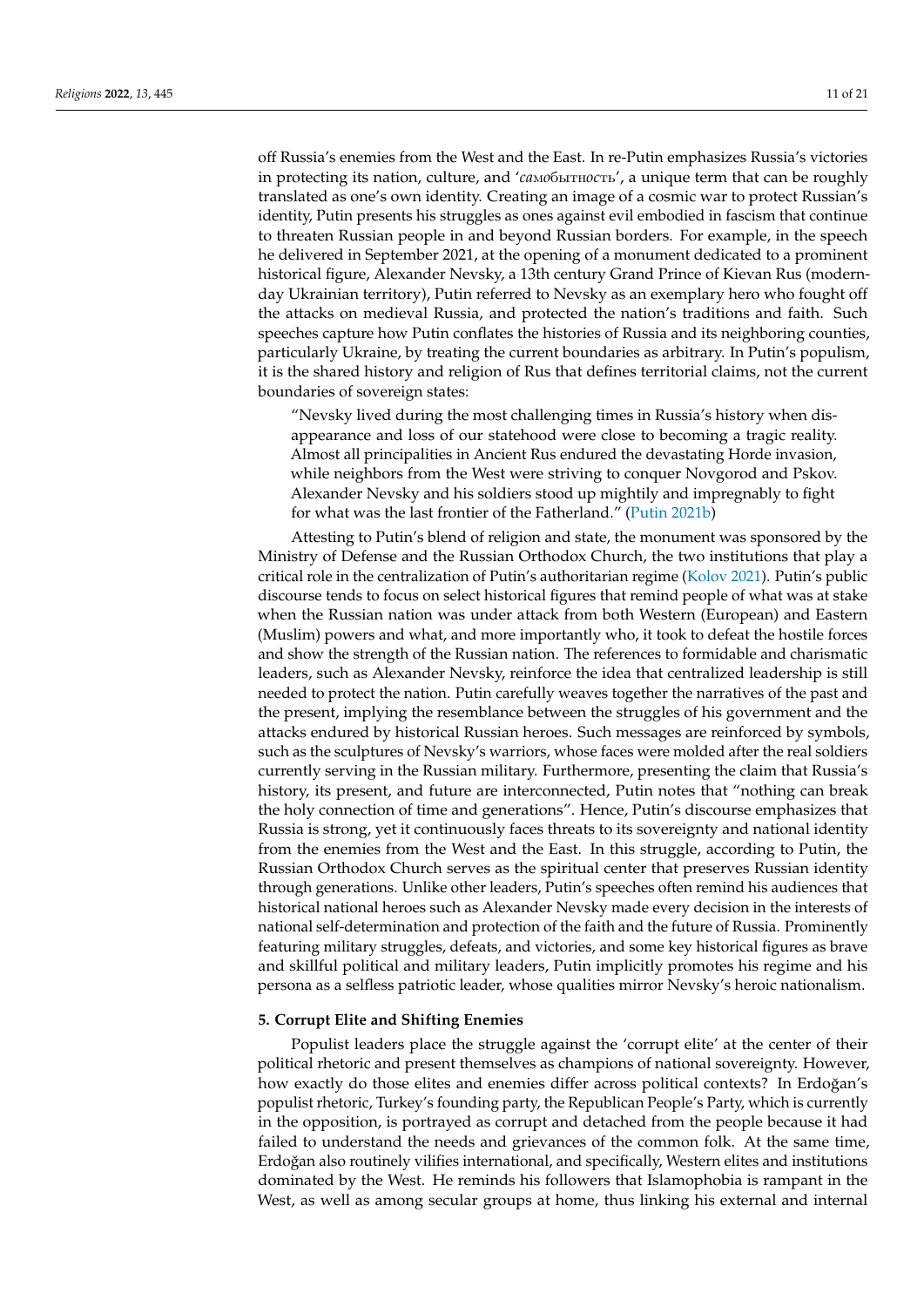enemies. Erdoğan, like Putin, also refers to abstract enemies as lobbyists or foreign interests that try to plot against Turkey. For Erdoğan, Turkish secular elites are essentially the enemies of the 'common man', and they disparage their religion and their nation by turning places of worship into modern museums and clubs, thereby threatening the core values of the "common people". In his speeches, Erdoğan often evokes quotes from nationalist poets to support his statements. For instance, in his address to the elected neighborhood leaders, Erdoğan reminded them of the range of enemies he faced; "tutelage" refers to the Republican elite, and "putschist" refers to the Islamic group and a former ally of the party that was accused of plotting the 2015 coup against the AKP:

"Yes, we did not know who would come up against us in our struggle to preserve the legacy we inherited from our ancestors and to carry it forward. They appeared before us in the guise of putschists and juntaists. Sometimes, they took on the mask of tutelage, sometimes an international organization—images as an armed terrorist and an economic hitman. In fact, they were all identical faces of the same prism. They aimed to bring this country and this nation to its knees. . . . The most important problem of our country's politics, is that the understanding that is at odds with the values, history, and culture of the nation is still able to continue its effectiveness. However, there is no place for such fascist tendencies in the direction that Turkey is walking."[8](#page-18-26)

<span id="page-11-0"></span>Unlike Modi or Putin, Erdoğan's rhetoric is surprisingly self-centered, with 'I' being one of the most frequently used words in his speeches. This finding demonstrates that Erdoğan's populism is discursively more personalistic. In contrast, Modi refers to himself as *Pradhan Sevak*, which can be translated as Prime Server instead of 'Pradhan Mantri' or Prime Minister, which allows him to distance himself from the rest of the political establishment and emphasize his service to the people. Although Modi refrains from presenting himself as the Prime Minister, his developmental policies that seek to make citizens a part of the production-based economy carry his title, such as Pradhan Mantri Ujjwala Yojana, Pradhan Mantri Awas Yojana, Swachchh Bharat Abhiyan, and Ayushman Bharat. These policies focus on infrastructure development and poverty alleviation, including housing projects, lavatories, and health insurance schemes.

Generally, Modi's discourse uses specific terms making him more relatable to lowerclass Indian workers and peasants who are frustrated with corrupt and ineffective government. The use of simple language and frequent references to Hindu symbols and philosophies mimic the daily discourse of Hindus, and evoke a contrast between himself and other elites, such as members of the Indian National Congress Party, who still have some political influence albeit losing grip in the parliament in the recent few election cycles. Capitalizing on the resentful sentiments that many Indians harbor against the Congress, Modi routinely accuses its politicians of corruption, reinforcing his role as an anti-elite and anti-establishment champion of the 'ordinary people'. In a recent speech that he delivered on the occasion of laying the foundation of Noida International Airport in Jewar, Uttar Pradesh, Modi offered an excellent example of his binary approach to India's politics:

"Some political parties in our country have always kept their self-interest paramount. Their perception of development was limited to their selfishness or the areas where they and their families lived, whereas we follow the spirit of a nation first. Our mantra is SabkaSaathi, Sabka Vikas, Sabka Vishwas, and SabkaPrayas. The people of Uttar Pradesh and the country have observed the kind of politics done by some political parties in the last few weeks, but India did not move away from the path of development." [\(Modi](#page-19-28) [2021e\)](#page-19-28)

Therefore, both Modi and Erdoğan refer to opposition parties as the central representation of the corrupt and selfish elites who are deaf to the needs of the 'common people' embodied in the working class, farmers, and the poor. Such discourse enables them to justify policies, particularly those that threaten democratic institutions, as long as these policies can keep the 'evil elites' out of power.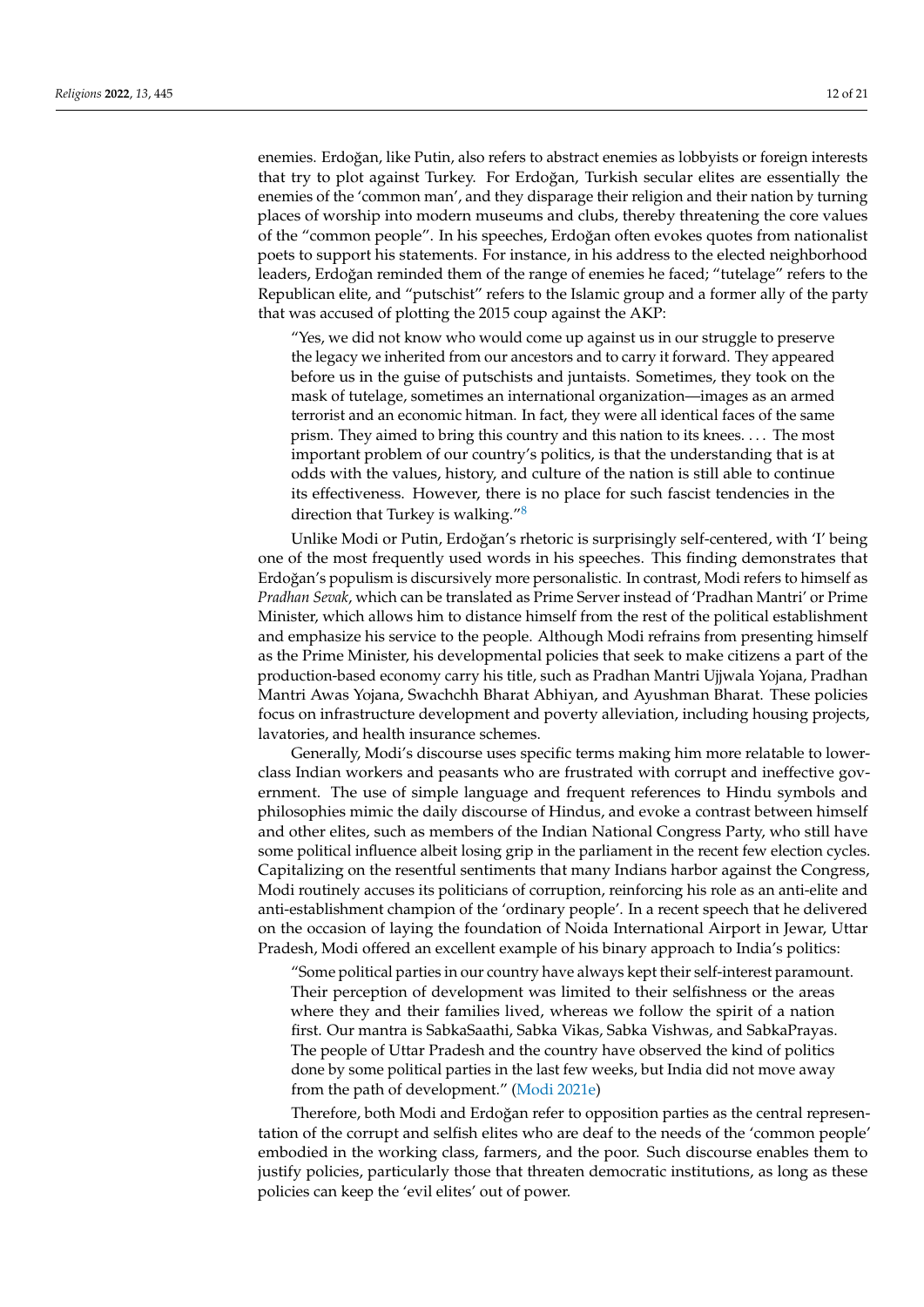Unlike Erdoğan and Modi, who started centralizing power fairly recently, Putin has been consolidating his rule since he first assumed the presidency in 2000. One of the strategies he employed to consolidate power was removing powerful business elites, the oligarchs, who held a strong political presence in Yeltsin's regime [\(Goldman](#page-19-29) [2004;](#page-19-29) [Sakwa](#page-20-18) [2014\)](#page-20-18). He constructed an effective anti-elitist discourse that focused on revealing and punishing their corruption schemes. Oligarchs with political ambitions, including Berezovsky and Khodarkovsky, were persecuted; however, this did not eradicate oligarchs as an economic class but merely replaced them with pro-regime loyalists [\(Rutland](#page-20-19) [2013\)](#page-20-19). Once the oligarchs became non-threatening to Putin's political power, his anti-elite appeals and attacks on oligarchs faded away from his discourse. The fulcrum of Putin's discourse moved away from domestic enemies and focused on external ones. The lack of a competitive party system in Russia, as well as the lack of a strong opposition party similar to the Indian Congress in India or CHP in Turkey that could pose a significant political threat to Putin, means that his anti-elite discourse takes a different form. Instead of seriously confronting his opponents, such as Alexei Navalny, in his speeches, Putin dismisses them and uses electoral rules and the judiciary process to minimize their appeal. For Putin, the real "enemies" are international actors whom he rarely names directly but instead hints at subtly, often blurring the line between past and present ones. For instance, in a speech he delivered in April 2021, he warned against "leftover" fascists who believe in their exceptionalism. Putin highlighted that he is not talking about terrorist or criminal groups but rather, states attempting to rewrite history. Attesting to the importance of populist discourse to the policies that are sometimes seen as unimaginable, Putin repeated a similar point on 24 February 2022, the day of the invasion of Ukraine:

"Your fathers, grandfathers, and great-grandfathers did not fight the Nazi occupiers and did not defend our common Motherland to allow today's neo-Nazis to seize power in Ukraine. You swore the oath of allegiance to the Ukrainian people and not to the junta, the people's adversary who is plundering Ukraine and humiliating the Ukrainian people." [\(Putin](#page-20-20) [2022a\)](#page-20-20)

Referring to similar depictions of the nation's enemies, Putin tends to focus on national security issues, emphasizing the need to protect Russian sovereignty from the infringement of 'foreign enemies'. In his annual address to the Federal Assembly, one of the most prominent and televised speeches, Putin made it very clear that the 'enemies' are the Western states that threaten Russia's national interests:

"Russia certainly has its interests. We defend [them] within the framework of international law, as all other forms do. And if someone refuses to understand this obvious thing or does not want to conduct a dialogue and chooses a selfish and arrogant tone with us, Russia will always find a way to defend its stance. Unfortunately, everyone in the world seems to be used to the practice of politically motivated, illegal economic sanctions and to certain actors' brutal attempts to impose their will on others by force . . . Some countries have taken up an unseemly routine where they pick on Russia for any reason. It is some kind of new sport of who shouts the loudest . . . . they must know that Russia's response will be asymmetrical, swift and tough . . . " [\(Putin](#page-20-21) [2021a\)](#page-20-21)

Importantly, none of the three leaders framed 'enemies' in racial or religious terms as blatantly as their populist right-wing counterparts in Europe [\(Cervi](#page-18-27) [2020\)](#page-18-27). As noted above, although religion serves as the core constituent of their populist appeal, religious references were featured prominently in Erdoğan's and Modi's speeches but to a much lesser extent in Putin's rhetoric [\(Shani](#page-20-22) [2021;](#page-20-22) [Anderson](#page-18-28) [2016\)](#page-18-28). Yet despite the variations in the frequency of religious terms, all leaders use them: they make references to religion to draw connections between the past, the present, and the vision of the future. For Modi, Hindu philosophies and symbols are connected to social and economic development projects ranging from education to sanitation but always framed through a particular spiritual prism. Meanwhile, Putin uses silent discourse effectively and incorporates religion into his appeal through his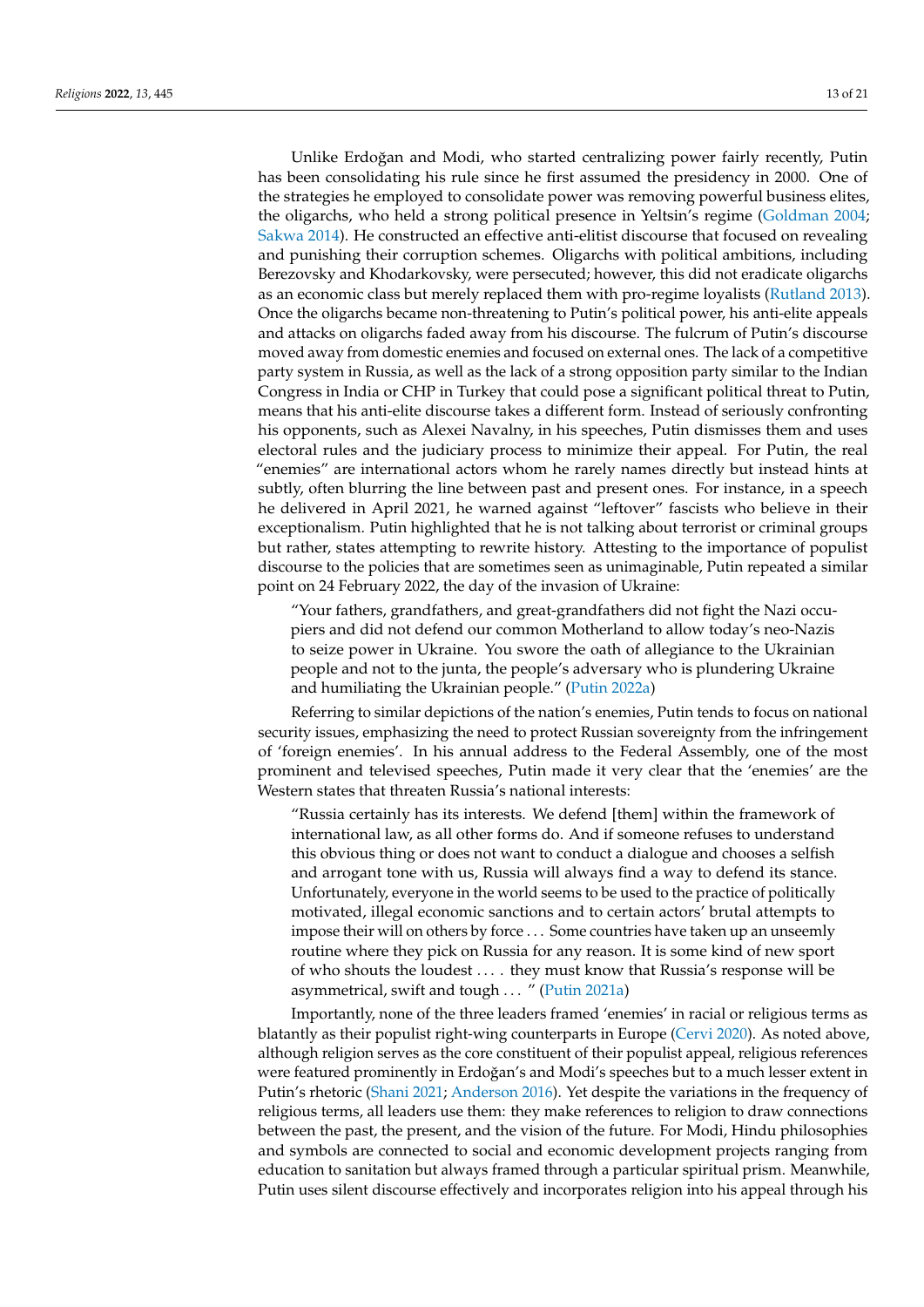use of church settings, and the display of his close ties with the clergy. Putin skillfully links the past, the present, and the future by blending the centrality of the Russian Orthodox Church, the battles for Russian nationhood, and the struggles to defend Russian sovereignty against Western and Eastern enemies.

#### **6. Sacralized Politics and New Futures?**

A review of the texts and videos of Erdoğan, Modi, and Putin's speeches shows that the majority faiths of their respective counties play a pivotal role in their appeals. As mentioned above, "Allah" is one of the top 10 most frequently used words in Erdoğan's discourse, indicating how he frames many issues as religious or moral questions. Erdoğan refers to Islam not only as a central constituent of Turkishness, but he also evokes Islamic values to justify his contested policies. For instance, although many right-wing populist parties in other countries are anti-refugee due to their protectionist policies, Erdoğan, on the contrary, promotes his acceptance of Syrian refugees as a religious principle. On 11 August 2019, Erdoğan, in his 'Mevlid-i Nebi" week (a Muslim holiday celebrating the birth of the Prophet Muhammad), explained his refugee policies in the following way:

"Especially on such a meaningful night, of course, I beg my Lord's help to both our Mehmetçik (the national term for Turkish Soldiers) and the Syrian National Army, who are currently in a great struggle in Syria. Almighty Allah blesses us all, and (May us is there a word missing?) attain the intercession of the Prophet. The oppressed people of Rohingya, Syria, and Turkistan are our brothers. When someone says, "Let the Syrians go, "remember that our Prophet was a Muhajir (refugee). The Muslims of Medina were protectors, Ansar. Now Allah has blessed us to be Ansar."<sup>[9](#page-18-29)</sup>

<span id="page-13-0"></span>Instead of framing his refugee policy in terms of universal humanitarian intervention, Erdoğan justified his policy choice as a religiously informed practice, juxtaposing his religiously sanctioned behavior against the wickedness of his opponents. Such a perspective declares any opposition to Erdoğan's refugee policies as anti-religious and anti-Muslim.

As indicated above, Hinduism also plays a crucial role in Modi's discourse. However, the multiplicity of religious terms makes it difficult to offer an accurate assessment of the weight of religious terms in Modi's discourse. Exemplifying how Hinduism is inherent to his nationalism, during the speech to military troops on 3 July 2020, Modi stated that *Bharat Mata*'s (a religious depiction of India) enemies had seen their fire and fury. In his speeches, despite India's multi-religious and multi-ethnic nature, and constitutional commitment to secularism to overcome religious differences, Modi offers a religiously reductionist definition of the nation and declares that "we are the same people who pray to the flute playing Lord Krishna, but we are also the same people who idolize and follow the same Lord Krishna who carries the 'Sudarshana Chakra'". Modi's frequent description of India as *Bharat Mata* evokes religious representation and personification of India as a (Hindu) mother goddess and amplifies the religious differences among Indians [\(Modi](#page-19-28) [2021e\)](#page-19-28). Likewise, Modi effectively deploys silent discourse through frequent references to sacred places and symbols. He often appears at religious sites or performs nationalistic or religious rituals such as joining the soldiers' chant "Bharat Mata ki Jai" Victory for Mother India. India's Muslim minority questions such public statements as Islam prohibits the deification of symbols. Modi invokes religious values when the issues are not about national defense. For instance, in a speech about the environment, Modi, reminded of Lord Krishna's love for the environment as an "inspiration", described his policy as an effort to balance nature and economic development. According to Modi, although the world is looking for a "role model" for conservation efforts, the people of India have always taken inspiration from Lord Krishna's "love for the environment", the abode of the Hindu God. Modi uses such religious beliefs and figures to explain his political mottos such as "waste to wealth" and contends that the ideas of Hinduism offer global spiritual leadership. During his monthly radio program called 'Mann Ki Baat' on 29 August 2021, before a religious festival, Janmashtmi, celebrated by Krishna devotees all around the world, he indicated, "Friends,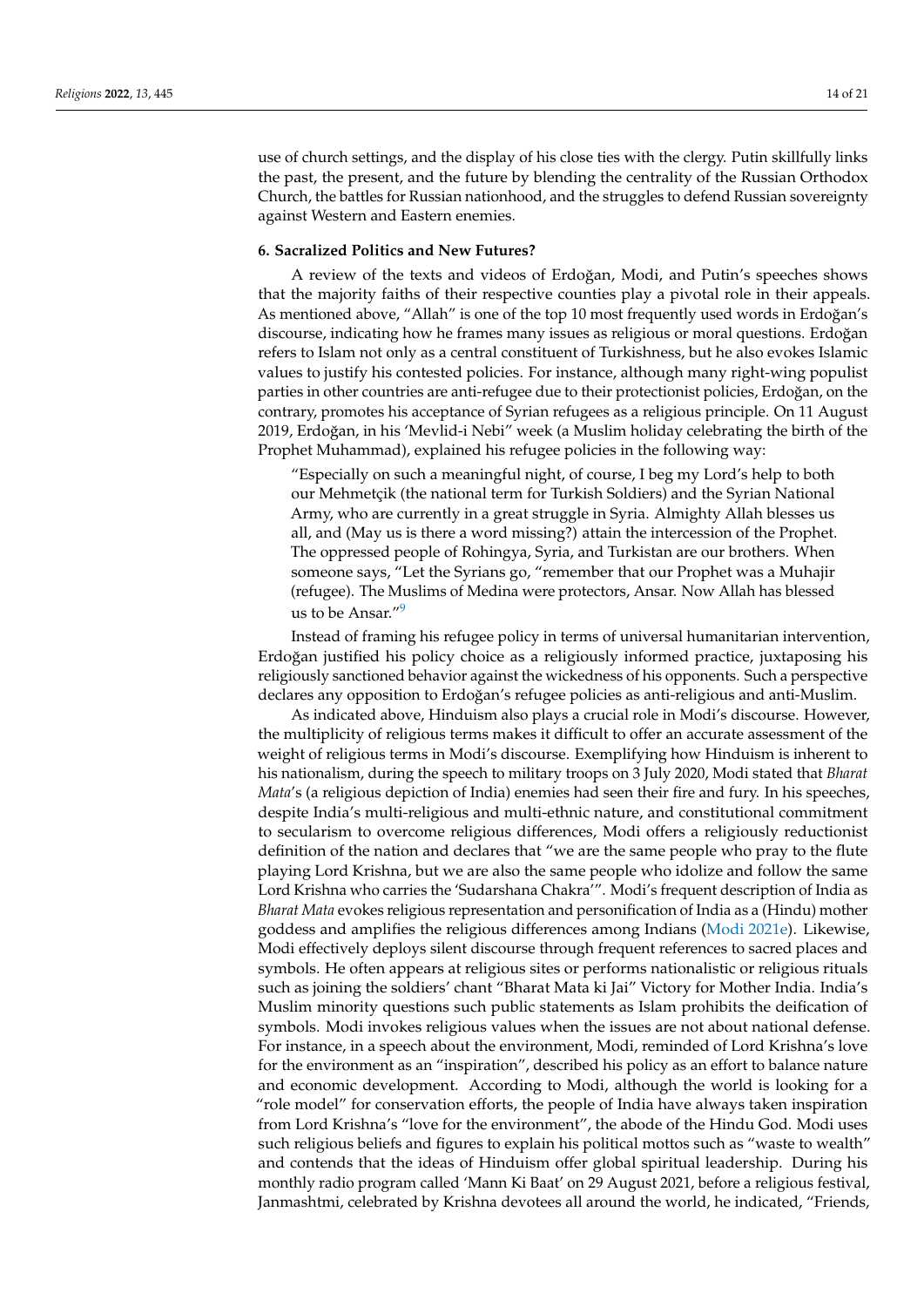when the people of the world pay heed to Indian spiritual systems and philosophy today, then we also have a responsibility to carry forward these great traditions". In such speeches, Modi shares his own beliefs and experiences, and thus speaks as a Hindu believer:

"The festival of Janmashtami is the festival of the birth of Bhagwan Shri Krishna. We are familiar with all the forms of Bhagwan, from naughty Kanhaiya to the one taking Colossal from Krishna, from the one well versed in scriptures to one skilled in weaponry. Be it art, beauty, charm? Where all is, is not Krishna there! But I am saying all this because I had gone through an interesting experience a few days before Janmashtami. So I felt I should talk about this to you. You must be aware that on the 20th of this month, the construction work related to the Bhagwan Somnath temple has been dedicated to the people." [\(Modi](#page-19-23) [2021d\)](#page-19-23)

Although it is largely neglected in the analyses of Putin's policies, religion plays a crucial role in his construction of Russian nationalism, and he uses references to the Russian Orthodox Church both directly and indirectly [\(Laruelle](#page-19-30) [2020\)](#page-19-30). In fact, a wide range of religiopolitical expressions and metaphors are available for Putin because the ideological ties between religion and political aspiration have deep historical roots in Russian folklore. For example, the old Russian concept "Moscow, the Third Rome" was coined back in the 15th century. Such terms capture the struggles of Moscow to serve as the capital of the Orthodox Christian world, and indicate that there are many terms that quickly link Russia's church struggles and its national expansionist and revisionist foreign policy [\(Engström](#page-18-30) [2014\)](#page-18-30). Despite the absence of overly religious terms, one of the critical aspects of Putin's populism is his silent performative discourse that conveys religious messages. For instance, a scene that describes Putin's performance on 22 June 2021 offers some insight. On that day, Putin participated in a ceremony dedicated to World War II where he visited the memorial to the Unknown Soldier. During the televised ceremony, he greeted and briefly talked with the decorated World War II veterans and then marched towards the memorial with red carnations in his hand. Behind him, an older woman performed a religious ritual. Likewise, Putin's images from his visits to the Church of Nikolay-na-Line for the celebration of the Orthodox Christmas were disseminated widely. In another televised appearance, Putin was captured when he was lighting the candles and performing religious rituals. Although Putin himself does not speak about it, in his televised images, one can hear a scripted speech about how the 13th century was a difficult time for Russia because of the attacks of Turks and Mongols in the East and Europeans in the West. In such performances, Putin notes that the Church of Nikolay-na-Line was built to symbolize national rebirth, self-determination, and spiritual consolidation, reinforcing his message of commitment to Russian Orthodox identity and the construction of nationalism around it. Carefully selected and widely televised images and narrations of Putin's visits to religious sites and his participation in rituals signal not only his leadership and authority but also religious piety. Putin is often presented as a profoundly religious and spiritual person.

Our analysis shows that when we review their discourses, the populism of Erdoğan, Modi, and Putin sacralize politics in the sense that they attribute religious qualities to their definition of the people, the nation, and political struggles. However, unlike Erdoğan and Modi, who speak about religion overtly and use religious sites often and publicly, we need to analyze Putin's silent texts and the secondary reports on his rituals to understand the role of religion in his appeal. Mirroring Erdoğan and Modi's styles, in Putin's populism, religious values and beliefs play a crucial role, yet they are displayed through his visits to memorials, monuments, parades related to World War II, or churches. His visits to holy sites reinforces Putin's image as a pious person and servant of the "people", not the authoritative and distant persona that he usually presents. Although these instances are rare, a review of some of Putin's speeches shows that religion is an indispensable part of his definition of the people and the nation:

"The acceptance of Christianity determined Russia's fate and choice of civilization; it became a decisive turning point in the Russian state's ecclesiastical and secular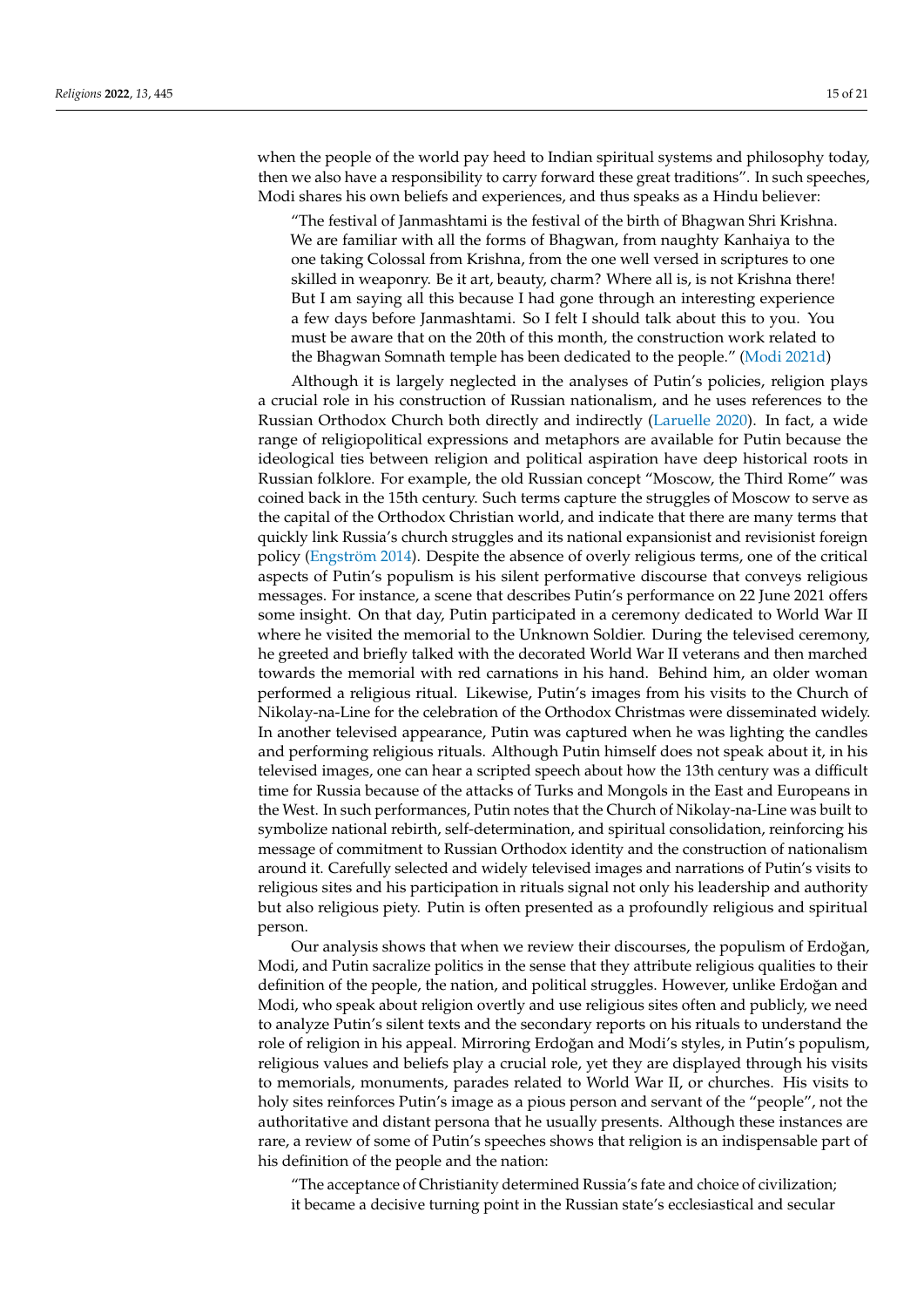history. The moral foundations of the Orthodox faith played a major role in the formation of our national character and the mentality of Russia's peoples, revealing the best creative qualities of our nation. This experience of moral improvement and cultural, socio-political development has become an integral part of the heritage of eastern Christianity, uniting entire peoples belonging to the Orthodox religious tradition." [\(Putin](#page-20-23) [2013\)](#page-20-23)

Erdoğan, Modi, and Putin do not use religion selectively to justify their policies. Instead, as faith is pivotal to their construction of the people and the nation, they attribute religious qualities or sacralize many issues that may not have direct religious significance. In doing so, they create a notion of politics as a cosmic war between good and evil, thus mobilizing support behind their policies. Religion plays a pivotal role in these leaders' efforts to link different eras of their respective countries' histories and to connect the past to the future. In revisiting the histories that precede the establishment of their current states, they present their countries as ancient civilizations that were marginalized by antagonistic cultures and countries. Thus, for Erdoğan, Modi, and Putin, their policies seek to renew the religious community that is in search of reclaiming its lost position in world politics.

## **7. Conclusions**

When we take the study of populism out of its comfort zone, i.e., Europe and Latin America, and apply the concept to countries with different majority religions and regime types, we realize that the main constituents of populism travel well. A systematic review of the political discourses of Erdoğan, Modi, and Putin indicates that they rely heavily on the Manichean depiction of the world; however, subsuming these leaders under the broad label of "populist" does not explain their specific political positions and behaviors. Swift generalizations about populist leaders can be misleading but the conventional conceptualization of populism is inadequate at categorizing populist regimes based on their distinct forms. Our analysis shows that understanding populists requires a three-layered assessment: (i) the identification of the prevalence of the critical characteristics of populism (e.g., people-centrism, anti-institutionalism, Manichean world); (ii) capturing the specific meanings attributed to each of these characteristics, and (iii) understanding the overall idealized polity they portray. In other words, although the term 'populism' may distinguish a particular group of leaders from others, it is not sufficient. We need to understand how exactly populists define the people, the enemies, and the main lines of political struggle. In addition, although many political candidates and parties competing in elections deploy populist slogans and performative acts to garner support and mobilize voters, many of them stay in opposition or remain on the margins. The cases of Erdoğan, Modi, and Putin enable us to recognize how populist strongmen construct political discourse once they gain power. Populist leaders tend to centralize further and legitimize their rule through their populist appeal. Erdoğan, Modi, and Putin's unified image of the "nation" is demonstrated by their five most frequently used collectivist terms, such as "we", "nation", "people", "brothers", and "friends". In part due to the impact of the unifying role of religion against different groups, these parties deploy different notions of enemies or "evil/corrupt elites" and can easily marginalize groups that challenge their policies and projects. Thus understanding the nature of the populist rhetoric or, in Collier and Levitsy's terms, "precising" is critical to help us better link populism to democracy and understand how it impacts democracy.

Our comparative study emphasizes the importance not only of what the leaders say but also where/how they say it, what symbols they use, what acts they perform, what surroundings they choose, what policies they promote, and how they expand their appeal. For instance, although Erdoğan and Modi discursively invoke religious idioms regularly, Putin's speeches rarely contain such overt references. However, Putin delivers political messages wrapped up in religious terms; his performance sites resemble ritual sites of the common man. The locations and the background of Putin's speeches and his specific policies (e.g., requiring religious education in public schools, tax breaks, and subsidies to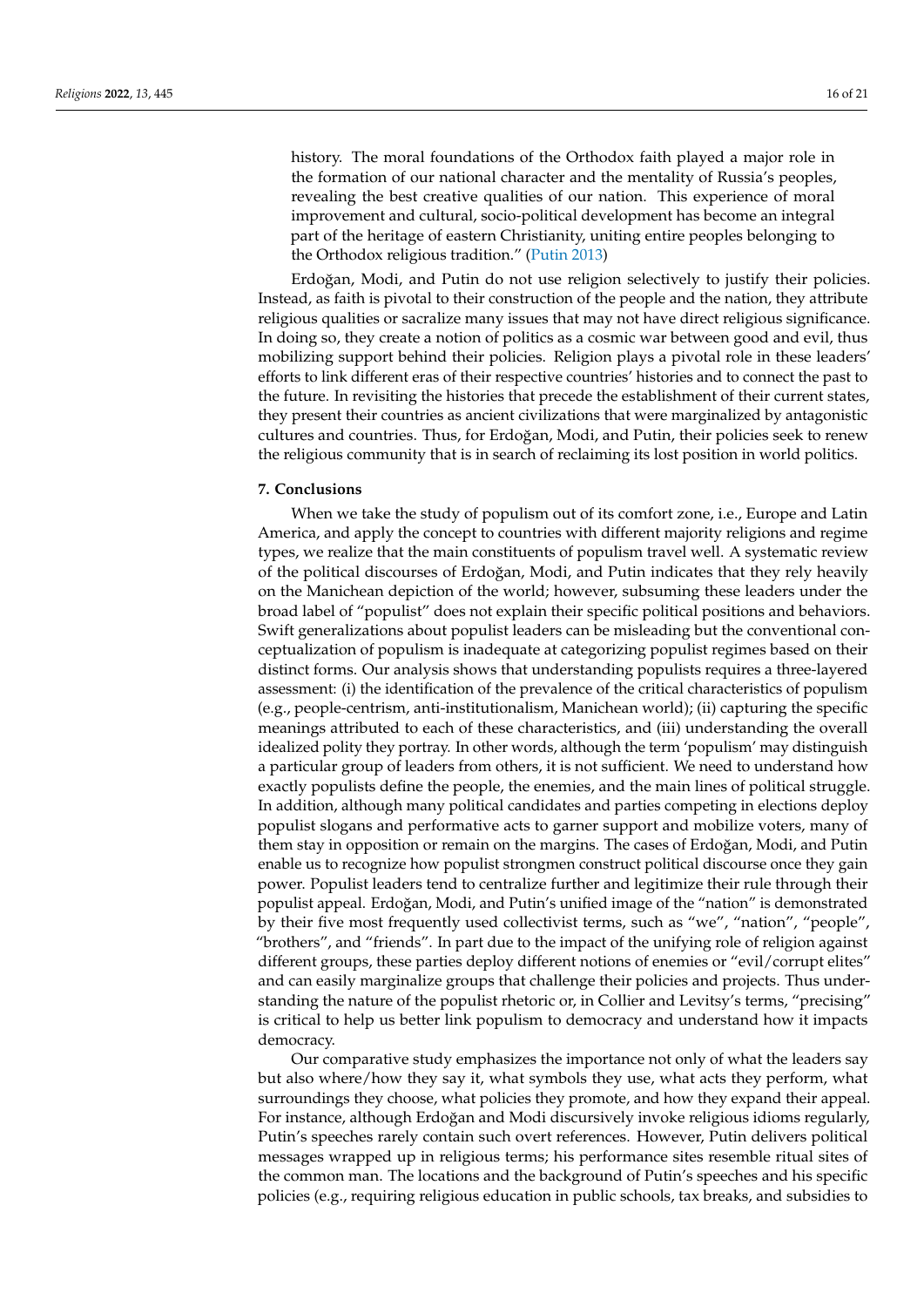the churches) strengthen religious institutions and promote a religiously defined notion of Russianness. Therefore, silent and explicit policies indicate that religious institutions and beliefs are critical to these leaders' domestic and international politics. One of the speeches Putin delivered right after the invasion of Ukraine offers an excellent example of how these leaders blend religion and nationalism to justify actions and policies that many presumed unthinkable in contemporary global politics. For instance, on 18 March 2022, Putin stated:

"The main goal and motive of the military operation that we launched in Donbass and Ukraine is to relieve these people of suffering, of this genocide. At this point, I recall the words from the Holy Scripture: "Greater love hath no man than this, that a man lay down his life for his friends". And we are seeing how heroically our military are fighting during this operation. These words come from the Holy Scripture of Christianity, from what is cherished by those who profess this religion. But the bottom line is that this is a universal value for all nations and those of all religions in Russia, and primarily for our people. The best evidence of this is how our fellows are fighting and acting in this operation: shoulder to shoulder, helping and supporting each other. If they have to, they will cover each other with their bodies to protect their comrade from a bullet in the battlefield, as they would to save their brother. It has been a long time since we had such unity" [\(Putin](#page-20-24) [2022b\)](#page-20-24)

It is not only the populist leaders' ability to deploy a religiously rooted everlasting notion of the people but also their ability to identify different groups as common enemies of the people that offer the backbone of their politics. Indicating the significance of the silent texts, the enemies are depicted overtly or implied using different settings and symbols. More importantly, the enemies are defined based on the leaders' overall political projects, which focus on restoring their respective countries' lost global status. They serve as essential tools to delegitimize political rivals. In all leaders' discourses, enemies are destabilizing forces, not only morally corrupt but religiously deviant; they undermine the shared values and derail the country's rightful trajectory. As a result, enemies are sometimes overtly described and other times subtly implied. Erdoğan's enemies cover a broad range, from the Western powers with Islamophobic tendencies to the opposition parties that seek to limit the role of religion in politics to the Kurdish Party that withdrew its support. Early in his tenure before he fully centralized his control of the state, Putin focused on powerful rivals, such as the oligarchs, as the "evil elite"; however, after the consolidation of power, he focused on other enemies such as deviant regional elites, Western powers, and liberal civil society groups that he labeled "foreign agents". India's Hindu-nationalist focus and developmentalist projects turn all forces that are not in line with the party's projects as enemies, from the Congress party that distances itself from Hindu nationalism to the Sikh or Muslim citizens of India that have different cultural and religious claims.

Our comparison also indicates that the strength of populist leaders' appeal does not lie in their overall consistency. Instead, despite their emphasis on core terms, these leaders are rather pragmatic, making significant issues less salient and vice versa by relying on their pivotal religiously anchored notion of people. Securitization of a wide range of issues, especially those related to immigration and refugees, has been one of the common threads of populist appeal in European countries. However, although Erdoğan and Putin emphasize security threats, Modi, despite Jammu and Kashmir's importance to India's politics, neither talks about the crisis nor presents it as an international security concern as overtly and frequently as other leaders. Yet, securitization is an outcome of the centrality of Hinduism to Modi's controversial policies such as the contested citizenship law that made citizenship claims accessible only for Hindu minorities in surrounding countries.

Our findings draw attention to the importance of the temporal aspect of populist leaders' discourse which is one of the most neglected aspects of populism studies. Despite their different political histories and contexts, Erdoğan, Modi, and Putin converge in their presentation of a political history that stretches beyond the establishment of their respective modern states. Each roots his current politics, political leadership style, and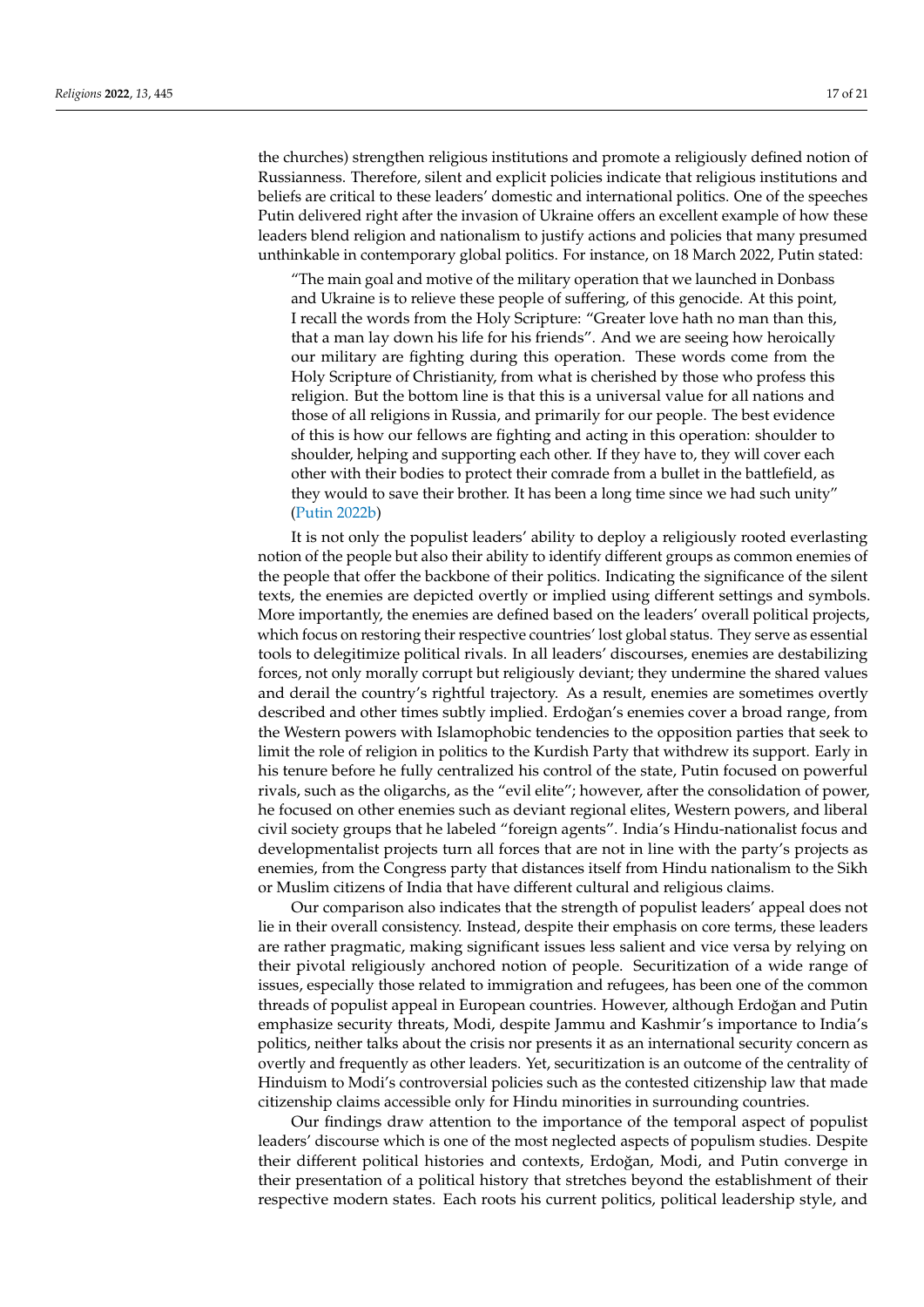policy preferences within his selective reading of history and projects an idealized future. Although many studies focus on the leaders' perception of the present issues, Erdoğan, Modi, and Putin carefully reconstruct the past to promote their vision of the national identity and its idealized role in global politics. Although Modi and Putin emphasize development and growth in their political discourse, what is critical for Modi are various policies that seek to build India's infrastructure to make India a leading country in world politics. Likewise, Putin stresses the importance of being at the forefront of technological development. Yet, in doing so, he does not glorify Soviet history; instead, he taps into images and ideas from Imperial Russia. Our comparison indicates that Modi's populism simultaneously promotes *developmentalism-based* and *Hinduism-based* nationalism. Therefore, his brand of populism is *developmental-nationalist populism* as it encompasses both cultural and growth-based nationalism. Like Modi, Putin seeks to restore the lost glory of Russia's global dominance and thus has redemptive qualities. Putin's brand of populism, *redemptive pioneering-populism,* strives to restore the role of Russia as a global leader in political, economic, scientific, and technological spheres. In contrast to Putin, Erdoğan seeks to restore the lost glory of the Ottoman Empire but brings to the fore the vulnerabilities of Islam and its unfulfilled potential. Erdoğan's populist discourse is based on identities and beliefs, bringing to the forefront the common identity of Muslimness and a world divided between Muslims and non-Muslims. In Erdoğan's *precarity*-centered *messianic populism* (religious and security-based populism), a Muslim nation is seen as under attack by secularizing elite and the non-Muslim West. Erdoğan repeatedly mentions external and internal enemies that seek to derail the nation's global role and glorifies the Ottoman Empire as a worldwide Islamic power.

As the tide of populism sweeps across the world, understanding how populism manifests itself and erodes democratic processes in different regions is more critical than ever. Capturing populism's regional variations highlights its under researched aspects by explaining how populist leaders reorganize and depict their respective politics. Our analysis indicates that although populists share common characteristics, not all populists, even the authoritarian ones, are the same. Populists succeed by pitting "the good people" against "the corrupt elite" and offering a broader narrative of politics that links the country's present to its past and domestic issues to international ones. Yet the discourse of "good people" is not readily available to all leaders. Behind their strikingly different political context and histories, our analysis of Modi, Erdoğan, and Putin shows that their respective religions play a critical role in linking various aspects of their policies, and giving them the symbols and ideas to reinforce the unity of people. Therefore, to understand why populist leaders prevail even when their policies fail, we need to focus on their spiritual and long-term promises as well as their material and short-term ones. More importantly, as our analysis of Modi, Erdoğan, and Putin shows, populism is not just about the past, but also about the future. Populists are resilient because they offer an image of the future and a trajectory of change that mobilizes people around a shared goal. Our comparative assessment also indicates the importance of focusing on a systematic analysis of populists beyond Western Europe to understand how populists limit their respective politics by obfuscating many nuanced arguments and positions with their Manichean perspective.

**Author Contributions:** Conceptualization, S.T. and A.C.; methodology, S.T. and A.C.; software, A.C.; validation, S.T. and A.C.; formal analysis, S.T. and A.C.; investigation, S.T. and A.C.; resources, S.T. and A.C.; data curation, A.C.; writing—S.T. and A.C.; writing—review and editing, S.T. and A.C.; visualization, S.T.; supervision, S.T. and A.C.; project administration, S.T. and A.C. All authors have read and agreed to the published version of the manuscript.

**Funding:** This research received no external funding.

**Institutional Review Board Statement:** Not applicable.

**Informed Consent Statement:** Not applicable.

**Data Availability Statement:** Dataset of speeches is available upon request.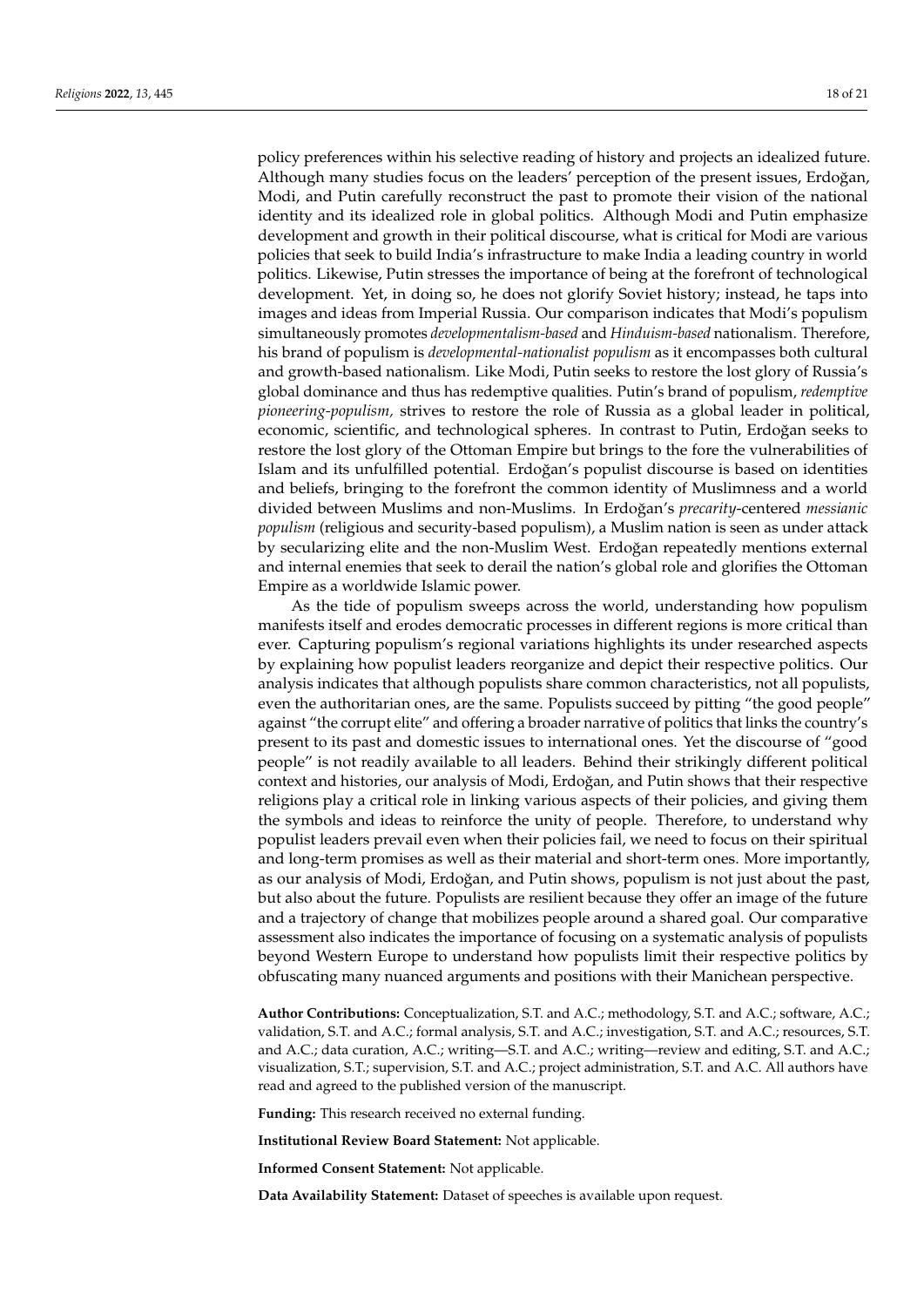## **Conflicts of Interest:** The authors declare no conflict of interest.

## **Notes**

- <span id="page-18-2"></span><sup>[1](#page-0-0)</sup> Based on Freedom House and V-Dem assessments: <https://freedomhouse.org/explore-the-map?type=fiw&year=2021> (accessed on 1 October 2021); [https://www.v-dem.net/static/website/files/dr/dr\\_2020.pdf](https://www.v-dem.net/static/website/files/dr/dr_2020.pdf) (accessed on 1 October 2021).
- <span id="page-18-5"></span><sup>[2](#page-1-0)</sup> <https://www.levada.ru/en/2022/04/11/the-conflict-with-ukraine/> (accessed on 1 April 2022). [https://www.levada.ru/en/](https://www.levada.ru/en/ratings/) [ratings/](https://www.levada.ru/en/ratings/) (accessed on 1 April 2022).
- <span id="page-18-7"></span> $3$  Our time frame was selected to capture the changes in their discourse, ensure the speeches were delivered when the leaders were in power, and the availability of reliable full texts of the speeches from official sources.
- <span id="page-18-8"></span>[4](#page-1-2) As [Moffitt](#page-19-2) [\(2017\)](#page-19-2) points out, our understanding of populism needs to be expanded by including how populist messages are embodied for different audiences by the leaders. In this analysis, we note the specific purposes and intentions of the symbols, setting, or performative elements of speeches. Including them in our analysis as the silent text allows us to better capture populism as it manifests itself in distinct cultural, religious contexts and regimes. Moffitt, Benjamin. *The Global Rise of Populism: Performance, Political Style, and Representation*. Stanford University Press, 2017. p. 240.
- <span id="page-18-16"></span> $5$  For an analysis of Erdoğan's populism and use of Islam, see [\(Tepe](#page-20-8) [2021\)](#page-20-8).
- <span id="page-18-24"></span> $6$  The authors are fluent in Russian and Turkish. Due to its official languages, the Indian government provided official translations into English when Modi speeches were delivered in Hindi. However, to better analyze the texts and meanings, a Hindi-speaking research assistant reviewed the translations for accuracy and to better assess the idioms and metaphors that were not captured by the English translation.
- <span id="page-18-25"></span>[7](#page-9-0) Erdogan, The Address to the Nation, 10 July 2020.
- <span id="page-18-26"></span>[8](#page-11-0) Erdogan, 41st Neighborhood leader Speech, 9 December 2017.
- <span id="page-18-29"></span><sup>[9](#page-13-0)</sup> Erdogan, The Speech delivered on Mevlid-i Nebi week, 8 November 2019.

## **References**

<span id="page-18-19"></span>Aiyar, Yamini. 2019. Modi Consolidates Power: Leveraging Welfare Politics. *Journal of Democracy* 30: 78–88. [\[CrossRef\]](http://doi.org/10.1353/jod.2019.0070)

- <span id="page-18-28"></span>Anderson, John. 2016. Religion, State, and Sovereign Democracy in Putin's Russia. *Journal of Religious and Political Practice* 2: 249–66. [\[CrossRef\]](http://doi.org/10.1080/20566093.2016.1181360)
- <span id="page-18-17"></span><span id="page-18-11"></span>Aslanidis, Paris. 2016. Is Populism An Ideology? A Refutation and a New Perspective. *Political Studies* 64: 88–104. [\[CrossRef\]](http://doi.org/10.1111/1467-9248.12224) Balta, Evren. 2018. The Akp's Foreign Policy as Populist Governance. *Middle East Report* 288: 14–18.
- <span id="page-18-18"></span>Bilgic, Ali, and Pinar Bilgin. 2012. Turkey and Eu/Rope: Discourses of Inspiration/Anxiety in Turkey's Foreign Policy. *Review of European Studies* 4: 111–24.
- <span id="page-18-9"></span>Bonikowski, Bart, and Noam Gidron. 2016. The Populist Style in American Politics: Presidential Campaign Discourse, 1952–1996. *Social Forces* 94: 1593–621. [\[CrossRef\]](http://doi.org/10.1093/sf/sov120)
- <span id="page-18-4"></span>Burrett, Tina. 2020. Charting Putin's Shifting Populism in the Russian Media from 2000 to 2020. *Politics and Governance* 8: 193–205. [\[CrossRef\]](http://doi.org/10.17645/pag.v8i1.2565)
- <span id="page-18-22"></span>Busygina, Irina. 2019. Are Post-Soviet Leaders Doomed to Be Populist? A Comparative Analysis of Putin and Nazarbayev. *European Politics and Society* 20: 502–18. [\[CrossRef\]](http://doi.org/10.1080/23745118.2019.1569345)
- <span id="page-18-15"></span>Cagaptay, Soner. 2020. *The New Sultan: Erdoğan and the Crisis of Modern Turkey*. London: Bloomsbury Publishing.
- <span id="page-18-10"></span>Canovan, Margaret. 1999. Trust the People! Populism and the Two Faces of Democracy. *Political Studies* 47: 2–16. [\[CrossRef\]](http://doi.org/10.1111/1467-9248.00184)
- <span id="page-18-23"></span>Casula, Philipp. 2013. Sovereign Democracy, Populism, and Depoliticization in Russia: Power and Discourse during Putin's First Presidency. *Problems of Post-Communism* 60: 3–15. [\[CrossRef\]](http://doi.org/10.2753/PPC1075-8216600301)
- <span id="page-18-27"></span>Cervi, Laura. 2020. Exclusionary Populism and Islamophobia: A Comparative Analysis of Italy and Spain. *Religions* 11: 516. [\[CrossRef\]](http://doi.org/10.3390/rel11100516)
- <span id="page-18-20"></span>Chacko, Priya. 2018. The Right Turn in India: Authoritarianism, Populism and Neoliberalisation. *Journal of Contemporary Asia* 48: 541–65. [\[CrossRef\]](http://doi.org/10.1080/00472336.2018.1446546)
- <span id="page-18-6"></span>Collier, David, and Steven Levitsky. 1997. Democracy with Adjectives: Conceptual Innovation in Comparative Research. *World Politics* 49: 430–51. [\[CrossRef\]](http://doi.org/10.1353/wp.1997.0009)
- <span id="page-18-12"></span>De La Torre, Carlos. 2010. *Populist Seduction in Latin America*. Athens: Ohio University Press.
- <span id="page-18-0"></span>De La Torre, Carlos. 2017. Hugo Chávez and the Diffusion of Bolivarianism. *Democratization* 24: 1271–88. [\[CrossRef\]](http://doi.org/10.1080/13510347.2017.1307825)
- <span id="page-18-21"></span>Drozdova, Oksana, and Paul Robinson. 2019. A Study of Vladimir Putin's Rhetoric. *Europe-Asia Studies* 71: 805–23. [\[CrossRef\]](http://doi.org/10.1080/09668136.2019.1603362)
- <span id="page-18-14"></span>Elçi, Ezgi. 2019. The Rise of Populism in Turkey: A Content Analysis. *Southeast European and Black Sea Studies* 19: 387–408. [\[CrossRef\]](http://doi.org/10.1080/14683857.2019.1656875)
- <span id="page-18-30"></span>Engström, Maria. 2014. Contemporary Russian Messianism and New Russian Foreign Policy. *Contemporary Security Policy* 35: 356–79. [\[CrossRef\]](http://doi.org/10.1080/13523260.2014.965888)
- <span id="page-18-3"></span>Fish, M. Steven. 2018. What Has Russia Become? *Comparative Politics* 50: 327–46. [\[CrossRef\]](http://doi.org/10.5129/001041518822704872)
- <span id="page-18-13"></span>Fish, M. Steven, and Neil A. Abrams. 2020. The Polarization Paradox. *Journal of Democracy* 31: 182–85. [\[CrossRef\]](http://doi.org/10.1353/jod.2020.0030)
- <span id="page-18-1"></span>Frajman, Eduardo. 2014. Broadcasting Populist Leadership: Hugo Chavez and Also Presidente. *Journal of Latin American Studies* 46: 501–26. [\[CrossRef\]](http://doi.org/10.1017/S0022216X14000716)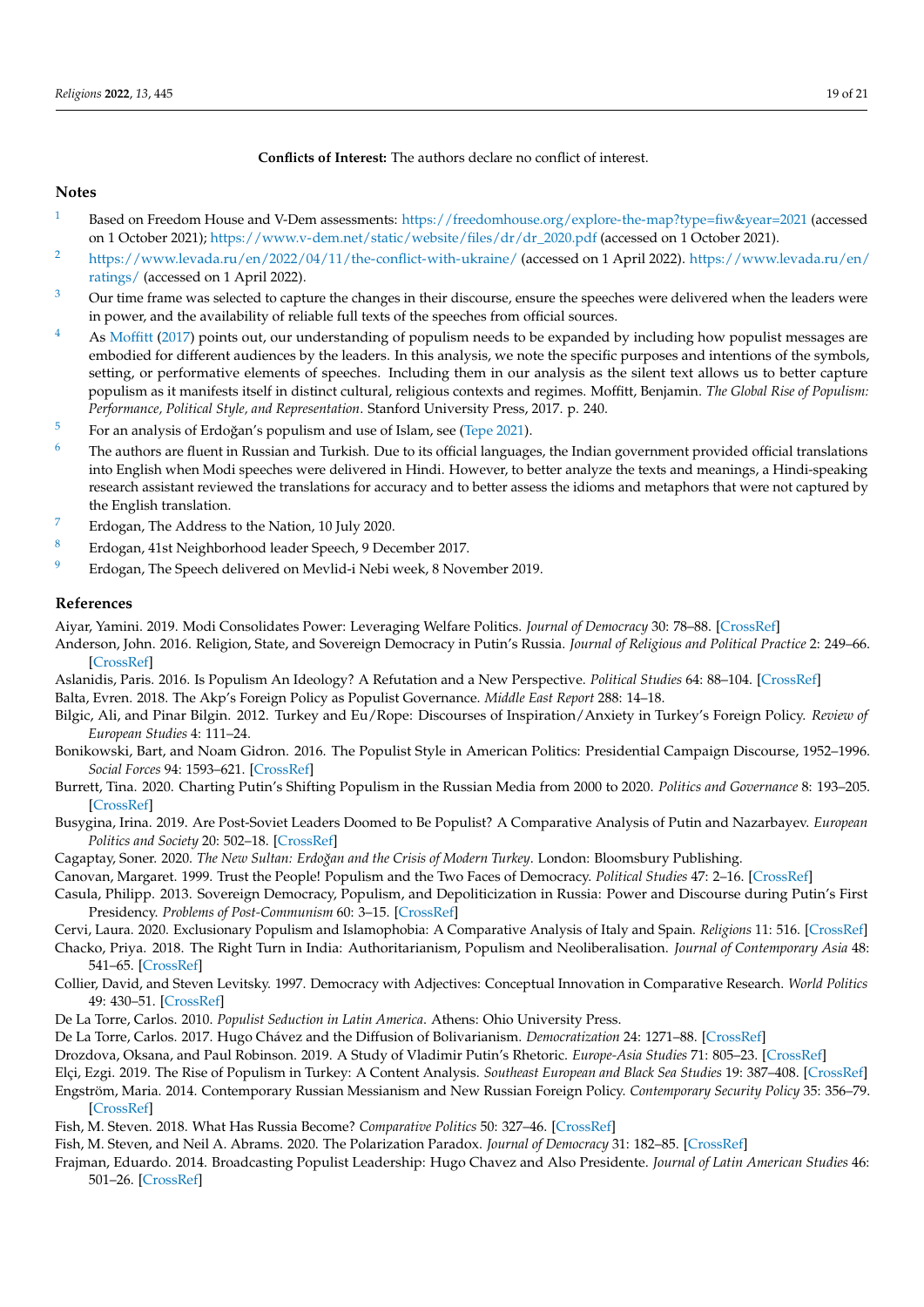- <span id="page-19-16"></span>Ghulyan, Husik. 2019. The Spatialization of Islamist, Populist, and Neo-Ottoman Discourses in the Turkish Capital under Akp Rule. *New Perspectives on Turkey* 61: 125–53. [\[CrossRef\]](http://doi.org/10.1017/npt.2019.15)
- <span id="page-19-29"></span>Goldman, Marshall. 2004. Putin and the Oligarchs. *Foreign Affairs* 83: 33. [\[CrossRef\]](http://doi.org/10.2307/20034135)
- <span id="page-19-20"></span>Gürsoy, Yaprak. 2021. Moving beyond European and Latin American Typologies: The Peculiarities of Akp's Populism in Turkey. *Journal of Contemporary Asia* 51: 157–78. [\[CrossRef\]](http://doi.org/10.1080/00472336.2019.1665196)
- <span id="page-19-6"></span>Hawkins, Kirk. 2003. Populism in Venezuela: The Rise of Chavismo. *Third World Quarterly* 24: 1137–60. [\[CrossRef\]](http://doi.org/10.1080/01436590310001630107)
- <span id="page-19-7"></span>Hawkins, Kirk A. 2009. Is Chávez Populist? Measuring Populist Discourse in Comparative Perspective. *Comparative Political Studies* 42: 1040–67. [\[CrossRef\]](http://doi.org/10.1177/0010414009331721)
- <span id="page-19-10"></span>Jansen, Robert S. 2011. Populist Mobilization: A New Theoretical Approach to Populism. *Sociological Theory* 29: 75–96. [\[CrossRef\]](http://doi.org/10.1111/j.1467-9558.2011.01388.x)
- <span id="page-19-13"></span>Jargers, Jan, and Stefaan Walgrave. 2007. Populism as a Political Communication Style. *European Journal of Political Research* 46: 319–45. [\[CrossRef\]](http://doi.org/10.1111/j.1475-6765.2006.00690.x)
- <span id="page-19-4"></span>Kaltwasser, Cristóbal Rovira. 2012. The Ambivalence of Populism: Threat and Corrective for Democracy. *Democratization* 19: 184–208. [\[CrossRef\]](http://doi.org/10.1080/13510347.2011.572619)
- <span id="page-19-21"></span>Kaltwasser, Cristóbal Rovira, Paul A. Taggart, Paulina Ochoa Espejo, and Pierre Ostiguy, eds. 2017. *The Oxford Handbook of Populism*. Oxford: Oxford University Press.
- <span id="page-19-5"></span>Katsambekis, Giorgos, and Yannis Stavrakakis. 2013. Populism, Anti-Populism and European Democracy: A View from the South. *Opendemocracy*, July 23. Available online: [https://Www.Opendemocracy.Net/En/Can-Europe-Make-It/Populism-Anti-](https://Www.Opendemocracy.Net/En/Can-Europe-Make-It/Populism-Anti-Populism-and-European-Democr/)[Populism-and-European-Democr/](https://Www.Opendemocracy.Net/En/Can-Europe-Make-It/Populism-Anti-Populism-and-European-Democr/) (accessed on 5 November 2021).
- <span id="page-19-11"></span>Kazin, Michael. 1998. *The Populist Persuasion: An American History*. Ithaca: Cornell University Press.
- <span id="page-19-17"></span>Kinnvall, Catarina. 2019. Populism, Ontological Insecurity and Hindutva: Modi and the Masculinization of Indian Politics. *Cambridge Review of International Affairs* 32: 283–302. [\[CrossRef\]](http://doi.org/10.1080/09557571.2019.1588851)
- <span id="page-19-27"></span>Kolov, Bojidar. 2021. Main Cathedral of Mutual Legitimation: The Church Of The Russian Armed Forces As A Site Of Making Power Meaningful. *Religions* 12: 925. [\[CrossRef\]](http://doi.org/10.3390/rel12110925)
- <span id="page-19-12"></span>Laclau, Ernesto. 2005. *On Populist Reason*. London: Verso.
- <span id="page-19-30"></span>Laruelle, Marlene. 2020. Ideological Complementarity or Competition? The Kremlin, The Church, and The Monarchist Idea in Today's Russia. *Slavic Review* 79: 345–64. [\[CrossRef\]](http://doi.org/10.1017/slr.2020.87)
- <span id="page-19-8"></span>Lassila, Jussi. 2018. Putin as A Non-Populist Autocrat. *Russian Politics* 3: 175–95. [\[CrossRef\]](http://doi.org/10.1163/2451-8921-00302002)
- <span id="page-19-18"></span>Mcdonnell, Duncan, and Luis Cabrera. 2019. The Right-Wing Populism of India's Bharatiya Janata Party (and Why Comparativists Should Care). *Democratization* 26: 484–501. [\[CrossRef\]](http://doi.org/10.1080/13510347.2018.1551885)
- <span id="page-19-19"></span>McFaul, Michael. 2020. Putin, Putinism, and the Domestic Determinants of Russian Foreign Policy. *International Security* 45: 95–139. [\[CrossRef\]](http://doi.org/10.1162/isec_a_00390)
- <span id="page-19-22"></span>Modi, Narendra. 2021a. PM's Address at the Lokarpan of Sardardham Bhavan and Bhoomipujan of Sardardham Phase—Ii. Ahmedabad, Gujarat, India, September 11. Available online: [https://www.pmindia.gov.in/en/news\\_updates/pms-address-at-the-lokarpan](https://www.pmindia.gov.in/en/news_updates/pms-address-at-the-lokarpan-of-sardardham-bhavan-and-bhoomipujan-of-sardardham-phase-ii/)[of-sardardham-bhavan-and-bhoomipujan-of-sardardham-phase-ii/](https://www.pmindia.gov.in/en/news_updates/pms-address-at-the-lokarpan-of-sardardham-bhavan-and-bhoomipujan-of-sardardham-phase-ii/) (accessed on 1 October 2021).
- <span id="page-19-25"></span>Modi, Narendra. 2021b. PM's Address from the Red Fort on 75th Independence Day. New Delhi, Delhi, India, August 15. Available online: [https://www.pmindia.gov.in/en/news\\_updates/pms-address-from-the-red-fort-on-75th-independence-day/](https://www.pmindia.gov.in/en/news_updates/pms-address-from-the-red-fort-on-75th-independence-day/) (accessed on 10 September 2021).
- <span id="page-19-26"></span>Modi, Narendra. 2021c. PM's Address on the Occasion Of 125th Birth Anniversary of Srila Bhaktivedanta Swami Prabhupada Ji. September 1. Available online: [https://www.pmindia.gov.in/en/news\\_updates/pms-address-on-the-occasion-of-125th-birth](https://www.pmindia.gov.in/en/news_updates/pms-address-on-the-occasion-of-125th-birth-anniversary-of-srila-bhaktivedanta-swami-prabhupada-ji/)[anniversary-of-srila-bhaktivedanta-swami-prabhupada-ji/](https://www.pmindia.gov.in/en/news_updates/pms-address-on-the-occasion-of-125th-birth-anniversary-of-srila-bhaktivedanta-swami-prabhupada-ji/) (accessed on 10 September 2021).
- <span id="page-19-23"></span>Modi, Narendra. 2021d. PM's Speech after Dedicating Renovated Complex of Jallianwala Bagh Smarak to the Nation. Amritsar, Punjab, India, August 28. Available online: [https://www.pmindia.gov.in/en/news\\_updates/pms-speech-after-dedicating-renovated](https://www.pmindia.gov.in/en/news_updates/pms-speech-after-dedicating-renovated-complex-of-jallianwala-bagh-smarak-to-the-nation/)[complex-of-jallianwala-bagh-smarak-to-the-nation/](https://www.pmindia.gov.in/en/news_updates/pms-speech-after-dedicating-renovated-complex-of-jallianwala-bagh-smarak-to-the-nation/) (accessed on 1 September 2021).
- <span id="page-19-28"></span>Modi, Narendra. 2021e. PM's Speech at Foundation Stone Laying Ceremony of Raja Mahendra Pratap Singh State University in Aligarh. Aligarh, Uttar Pradesh, India, September 14. Available online: [https://www.pmindia.gov.in/en/news\\_updates/pms-speech-at](https://www.pmindia.gov.in/en/news_updates/pms-speech-at-foundation-stone-laying-ceremony-of-raja-mahendra-pratap-singh-state-university-in-aligarh/)[foundation-stone-laying-ceremony-of-raja-mahendra-pratap-singh-state-university-in-aligarh/](https://www.pmindia.gov.in/en/news_updates/pms-speech-at-foundation-stone-laying-ceremony-of-raja-mahendra-pratap-singh-state-university-in-aligarh/) (accessed on 1 October 2021).
- <span id="page-19-24"></span>Modi, Narendra. 2021f. PM's speech at foundation stone laying ceremony of National Highways projects in Pandharpur in Dehli, India. November 8. Available online: <https://pib.gov.in/PressReleasePage.aspx?PRID=1770072> (accessed on 15 November 2021).
- <span id="page-19-2"></span>Moffitt, Benjamin. 2017. *The Global Rise of Populism: Performance, Political Style, and Representation*. Stanford: Stanford University Press, p. 240.
- <span id="page-19-14"></span><span id="page-19-9"></span>Moffitt, Benjamin. 2018. The Populism/Anti-Populist Divide in Western Europe. *Democratic Theory* 5: 1–16. [\[CrossRef\]](http://doi.org/10.3167/dt.2018.050202)
- Moffitt, Benjamin, and Simon Tormey. 2014. Rethinking Populism: Politics, Mediatization and Political Style. *Political Studies* 62: 381–97. [\[CrossRef\]](http://doi.org/10.1111/1467-9248.12032)
- <span id="page-19-0"></span>Mudde, Cas. 2004. The Populist Zeitgeist. *Government and Opposition* 39: 541–63. [\[CrossRef\]](http://doi.org/10.1111/j.1477-7053.2004.00135.x)
- <span id="page-19-3"></span>Mudde, Cas. 2013. Three Decades of Populist Radical Right Parties in Western Europe: So What? *European Journal of Political Research* 52: 1–19. [\[CrossRef\]](http://doi.org/10.1111/j.1475-6765.2012.02065.x)
- <span id="page-19-1"></span>Mudde, Cas, and Cristóbal Rovira Kaltwasser. 2012. *Populism in Europe and the Americas: Threat or Corrective for Democracy?* Cambridge: Cambridge University Press.
- <span id="page-19-15"></span>Müller, Jan-Werner. 2016. *What Is Populism?* Philadelphia: University Of Pennsylvania Press.